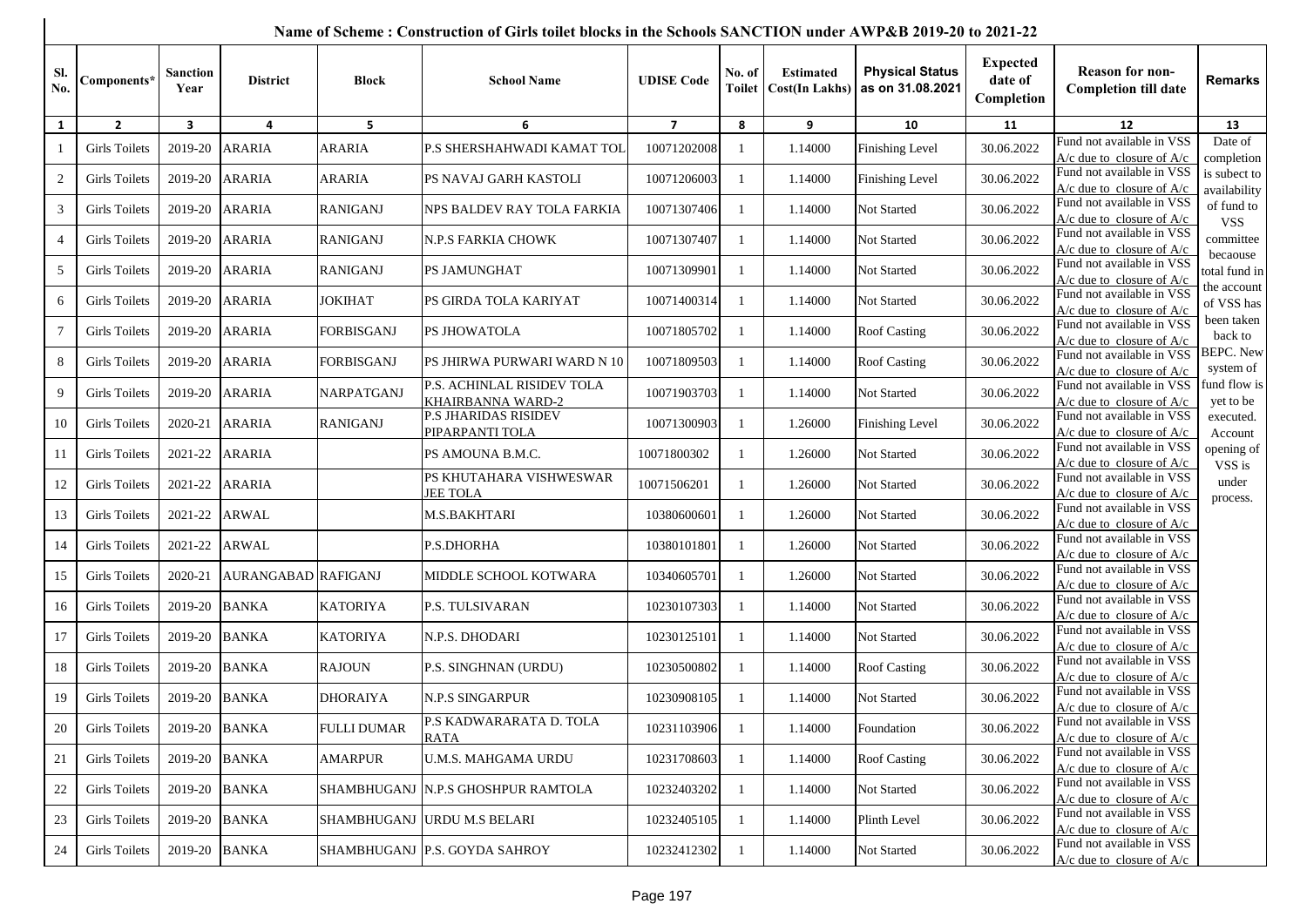| SI.<br>No. | Components*          | Sanction<br>Year | <b>District</b>  | <b>Block</b>       | <b>School Name</b>                    | <b>UDISE</b> Code | No. of<br>Toilet | <b>Estimated</b><br><b>Cost(In Lakhs)</b> | <b>Physical Status</b><br>as on 31.08.2021 | <b>Expected</b><br>date of<br>Completion | <b>Reason for non-</b><br><b>Completion till date</b>      | <b>Remarks</b>                |
|------------|----------------------|------------------|------------------|--------------------|---------------------------------------|-------------------|------------------|-------------------------------------------|--------------------------------------------|------------------------------------------|------------------------------------------------------------|-------------------------------|
| 1          | $\overline{2}$       | 3                | 4                | 5                  | 6                                     | $\overline{7}$    | 8                | 9                                         | 10                                         | 11                                       | 12                                                         | 13                            |
| 25         | Girls Toilets        | 2019-20          | <b>BANKA</b>     |                    | SHAMBHUGANJ P.S. PACHRUKHI MODHIA     | 10232421901       | -1               | 1.14000                                   | <b>Roof Casting</b>                        | 30.06.2022                               | Fund not available in VSS<br>$A/c$ due to closure of $A/c$ | Date of<br>completion         |
| 26         | Girls Toilets        | 2019-20          | <b>BANKA</b>     | <b>BELHAR</b>      | P.S.RANGMATIA                         | 10232801103       | -1               | 1.14000                                   | Not Started                                | 30.06.2022                               | Fund not available in VSS<br>$A/c$ due to closure of $A/c$ | is subect to<br>availability  |
| 27         | <b>Girls Toilets</b> | 2020-21          | <b>BANKA</b>     | SHAMBHUGANJ        | N.P.S AZADNAGAR CHUTIYA               | 10232405406       | -1               | 1.26000                                   | <b>Roof Casting</b>                        | 30.06.2022                               | Fund not available in VSS<br>$A/c$ due to closure of $A/c$ | of fund to<br><b>VSS</b>      |
| 28         | <b>Girls Toilets</b> | 2021-22          | <b>BEGUSARAI</b> |                    | <b>GPS SIMARIYA BIND TOLI</b>         | 10200803505       | 1                | 1.26000                                   | Not Started                                | 30.06.2022                               | Fund not available in VSS<br>$A/c$ due to closure of $A/c$ | committee                     |
| 29         | <b>Girls Toilets</b> | 2021-22          | <b>BEGUSARAI</b> |                    | UMS URDU BAKKHO TOL<br><b>BARAUNI</b> | 10201203106       | -1               | 1.26000                                   | Not Started                                | 30.06.2022                               | Fund not available in VSS<br>A/c due to closure of A/c     | becaouse<br>total fund in     |
| 30         | <b>Girls Toilets</b> | 2021-22          | <b>BEGUSARAI</b> |                    | <b>GPS KOYLAMOHAN</b>                 | 10201101801       | $\mathbf{1}$     | 1.26000                                   | Not Started                                | 30.06.2022                               | Fund not available in VSS<br>$A/c$ due to closure of $A/c$ | the account<br>of VSS has     |
| 31         | <b>Girls Toilets</b> | 2021-22          | <b>BEGUSARAI</b> |                    | UMS MURGIFORM BADHKURBA               | 10200300907       | -1               | 1.26000                                   | Not Started                                | 30.06.2022                               | Fund not available in VSS<br>$A/c$ due to closure of $A/c$ | been taken<br>back to         |
| 32         | <b>Girls Toilets</b> | 2021-22          | <b>BEGUSARAI</b> |                    | NPS CHAMRAHI NAYATOLA                 | 10201104501       | -1               | 1.26000                                   | Not Started                                | 30.06.2022                               | Fund not available in VSS<br>$A/c$ due to closure of $A/c$ | <b>BEPC.</b> New<br>system of |
| 33         | Girls Toilets        | 2021-22          | <b>BEGUSARAI</b> |                    | NPS TATAMA TOLA                       | 10200505109       | -1               | 1.26000                                   | Not Started                                | 30.06.2022                               | Fund not available in VSS<br>A/c due to closure of A/c     | fund flow is<br>yet to be     |
| 34         | Girls Toilets        | 2021-22          | <b>BEGUSARAI</b> |                    | NPS RAJOPUR                           | 10201503002       | -1               | 1.26000                                   | Not Started                                | 30.06.2022                               | Fund not available in VSS<br>$A/c$ due to closure of $A/c$ | executed.<br>Account          |
| 35         | Girls Toilets        | 2021-22          | <b>BEGUSARAI</b> |                    | NPS MATIHANI DASTOLA                  | 10200402503       | -1               | 1.26000                                   | Not Started                                | 30.06.2022                               | Fund not available in VSS<br>$A/c$ due to closure of $A/c$ | opening of<br>VSS is          |
| 36         | <b>Girls Toilets</b> | 2021-22          | <b>BHAGALPUR</b> |                    | R.P.S. RAMTOLAPUR                     | 10220708401       | -1               | 1.26000                                   | Not Started                                | 30.06.2022                               | Fund not available in VSS<br>$A/c$ due to closure of $A/c$ | under                         |
| 37         | <b>Girls Toilets</b> | 2019-20          | <b>BHOJPUR</b>   | <b>BARAHARA</b>    | N.P.S. MANI CHAPRA HOSPITAL           | 10290201102       | -1               | 1.14000                                   | <b>Finishing Level</b>                     | 30.06.2022                               | Fund not available in VSS<br>A/c due to closure of $A/c$   | process.                      |
| 38         | <b>Girls Toilets</b> | 2019-20          | <b>BHOJPUR</b>   | <b>UDWANTNAGA</b>  | U.M.S. AMMA MOHAMADPUR                | 10290507901       | -1               | 1.14000                                   | <b>Roof Casting</b>                        | 30.06.2022                               | Fund not available in VSS<br>$A/c$ due to closure of $A/c$ |                               |
| 39         | <b>Girls Toilets</b> | 2019-20          | <b>BHOJPUR</b>   | <b>GARHANI</b>     | N.P.S. RAM DIHARA                     | 10291304402       | -1               | 1.14000                                   | <b>Roof Casting</b>                        | 30.06.2022                               | Fund not available in VSS<br>$A/c$ due to closure of $A/c$ |                               |
| 40         | <b>Girls Toilets</b> | 2020-21          | <b>BHOJPUR</b>   | AGIAON             | HIGH SCHOOL BAGHI                     | 10291409804       | -1               | 1.26000                                   | Lintel Level                               | 30.06.2022                               | Fund not available in VSS<br>$A/c$ due to closure of $A/c$ |                               |
| 41         | <b>Girls Toilets</b> | 2021-22          | <b>BHOJPUR</b>   |                    | N.P.S. MIRGANJ                        | 10290201604       | -1               | 1.26000                                   | Not Started                                | 30.06.2022                               | Fund not available in VSS<br>$A/c$ due to closure of $A/c$ |                               |
| 42         | Girls Toilets        | 2021-22          | <b>BHOJPUR</b>   |                    | P.S. KHARANTI                         | 10290904901       | $\mathbf{1}$     | 1.26000                                   | Not Started                                | 30.06.2022                               | Fund not available in VSS<br>$A/c$ due to closure of $A/c$ |                               |
| 43         | <b>Girls Toilets</b> | 2021-22          | <b>BUXAR</b>     |                    | URDU P. S. BANNI                      | 10301806502       | -1               | 1.26000                                   | Not Started                                | 30.06.2022                               | Fund not available in VSS<br>$A/c$ due to closure of $A/c$ |                               |
| 44         | Girls Toilets        | 2021-22          | <b>BUXAR</b>     |                    | N.P.S KHARHA TAND KE DERA             | 10301505203       |                  | 1.26000                                   | Not Started                                | 30.06.2022                               | Fund not available in VSS<br>$A/c$ due to closure of $A/c$ |                               |
| 45         | <b>Girls Toilets</b> | 2021-22          | <b>DARBHANGA</b> |                    | PS DAGHRAUL                           | 10131306101       | 1                | 1.26000                                   | Not Started                                | 30.06.2022                               | Fund not available in VSS<br>$A/c$ due to closure of $A/c$ |                               |
| 46         | Girls Toilets        | 2019-20          | <b>GAYA</b>      | <b>KONCH</b>       | P.S. AHIYAPUR                         | 10350108602       | 1                | 1.14000                                   | <b>Roof Casting</b>                        | 30.06.2022                               | Fund not available in VSS<br>$A/c$ due to closure of $A/c$ |                               |
| 47         | <b>Girls Toilets</b> | 2019-20          | <b>GAYA</b>      | <b>BELAGANJ</b>    | P.S. GHASIBIGHA                       | 10350306001       | -1               | 1.14000                                   | Foundation                                 | 30.06.2022                               | Fund not available in VSS<br>$A/c$ due to closure of $A/c$ |                               |
| 48         | <b>Girls Toilets</b> | 2019-20          | <b>GAYA</b>      | <b>BELAGANJ</b>    | M.S.BALUA                             | 10350307202       | -1               | 1.14000                                   | Foundation                                 | 30.06.2022                               | Fund not available in VSS<br>A/c due to closure of $A/c$   |                               |
| 49         | <b>Girls Toilets</b> | 2019-20          | <b>GAYA</b>      | <b>KHIZERSARAI</b> | P.S. TELBIGHA H.T.                    | 10350410203       | 1                | 1.14000                                   | Foundation                                 | 30.06.2022                               | Fund not available in VSS<br>$A/c$ due to closure of $A/c$ |                               |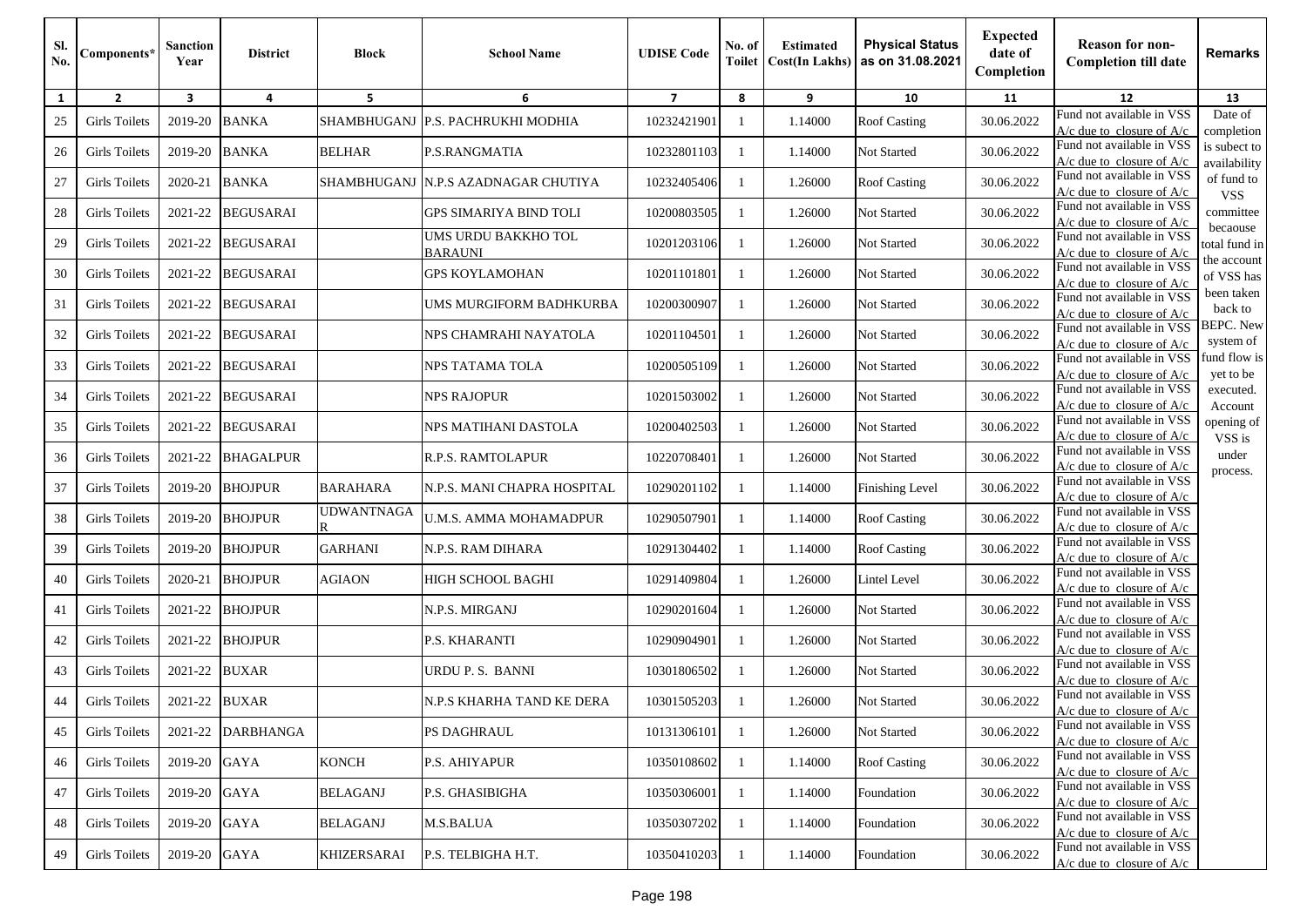| SI.<br>No. | Components*          | Sanction<br>Year | <b>District</b> | <b>Block</b>                  | <b>School Name</b>         | <b>UDISE</b> Code | No. of<br>Toilet | <b>Estimated</b><br><b>Cost(In Lakhs)</b> | <b>Physical Status</b><br>as on 31.08.2021 | <b>Expected</b><br>date of<br>Completion | <b>Reason for non-</b><br><b>Completion till date</b>      | <b>Remarks</b>                |
|------------|----------------------|------------------|-----------------|-------------------------------|----------------------------|-------------------|------------------|-------------------------------------------|--------------------------------------------|------------------------------------------|------------------------------------------------------------|-------------------------------|
| 1          | $\overline{2}$       | 3                | 4               | 5                             | 6                          | $\overline{7}$    | 8                | 9                                         | 10                                         | 11                                       | 12                                                         | 13                            |
| 50         | <b>Girls Toilets</b> | 2019-20          | <b>GAYA</b>     | <b>KHIZERSARAI</b>            | M.S.UTRAWAN                | 10350411301       | -1               | 1.14000                                   | Plinth Level                               | 30.06.2022                               | Fund not available in VSS<br>$A/c$ due to closure of $A/c$ | Date of<br>completion         |
| 51         | Girls Toilets        | 2019-20          | <b>GAYA</b>     | <b>ATRI</b>                   | P.S. BANCHAR               | 10350702504       | -1               | 1.14000                                   | Plinth Level                               | 30.06.2022                               | Fund not available in VSS<br>$A/c$ due to closure of $A/c$ | is subect to<br>availability  |
| 52         | <b>Girls Toilets</b> | 2019-20          | <b>GAYA</b>     | <b>ATRI</b>                   | <b>P.S. MATIYON</b>        | 10350706301       | $\mathbf{1}$     | 1.14000                                   | Foundation                                 | 30.06.2022                               | Fund not available in VSS<br>$A/c$ due to closure of $A/c$ | of fund to<br><b>VSS</b>      |
| 53         | <b>Girls Toilets</b> | 2019-20          | <b>GAYA</b>     | <b>MANPUR</b>                 | M.S.NAUDHARIYA             | 10350801901       | 1                | 1.14000                                   | Not Started                                | 30.06.2022                               | Fund not available in VSS<br>$A/c$ due to closure of $A/c$ | committee                     |
| 54         | <b>Girls Toilets</b> | 2019-20          | <b>GAYA</b>     | <b>MANPUR</b>                 | P.S. MASTALIPUR            | 10350804601       | -1               | 1.14000                                   | Foundation                                 | 30.06.2022                               | Fund not available in VSS<br>$A/c$ due to closure of $A/c$ | becaouse<br>total fund in     |
| 55         | <b>Girls Toilets</b> | 2019-20          | <b>GAYA</b>     | <b>GAYA TOWN</b><br>C.D.BLOCK | N.P.S DHARAMSHI BIGHA      | 10350904003       | $\mathbf{1}$     | 1.14000                                   | Foundation                                 | 30.06.2022                               | Fund not available in VSS<br>$A/c$ due to closure of $A/c$ | the account<br>of VSS has     |
| 56         | <b>Girls Toilets</b> | 2019-20          | <b>GAYA</b>     | <b>GAYA TOWN</b><br>C.D.BLOCK | <b>GIRL P.S. DEVCHAURA</b> | 10350912205       | -1               | 1.14000                                   | Foundation                                 | 30.06.2022                               | Fund not available in VSS<br>$A/c$ due to closure of $A/c$ | been taken<br>back to         |
| 57         | <b>Girls Toilets</b> | 2019-20          | <b>GAYA</b>     | <b>GAYA TOWN</b><br>C.D.BLOCK | P.S. IMLAYACHAK            | 10350915101       | -1               | 1.14000                                   | Plinth Level                               | 30.06.2022                               | Fund not available in VSS<br>$A/c$ due to closure of $A/c$ | <b>BEPC.</b> New<br>system of |
| 58         | Girls Toilets        | 2019-20          | <b>GAYA</b>     | <b>PARAIYA</b>                | P.S. NAUABIGHA H.T.        | 10351003706       | -1               | 1.14000                                   | Foundation                                 | 30.06.2022                               | Fund not available in VSS<br>A/c due to closure of A/c     | fund flow is<br>yet to be     |
| 59         | <b>Girls Toilets</b> | 2019-20          | <b>GAYA</b>     | <b>PARAIYA</b>                | P.S. KAMALDAH              | 10351006901       |                  | 1.14000                                   | Foundation                                 | 30.06.2022                               | Fund not available in VSS<br>$A/c$ due to closure of $A/c$ | executed.<br>Account          |
| 60         | Girls Toilets        | 2019-20          | <b>GAYA</b>     | <b>GURARU</b>                 | <b>M.S.MARAHA</b>          | 10351105401       | -1               | 1.14000                                   | Finishing Level                            | 30.06.2022                               | Fund not available in VSS<br>$A/c$ due to closure of $A/c$ | opening of<br>VSS is          |
| 61         | <b>Girls Toilets</b> | 2019-20          | <b>GAYA</b>     | <b>GURARU</b>                 | P.S. SWAMI BIGHA           | 10351108406       | -1               | 1.14000                                   | <b>Finishing Level</b>                     | 30.06.2022                               | Fund not available in VSS<br>$A/c$ due to closure of $A/c$ | under<br>process.             |
| 62         | <b>Girls Toilets</b> | 2019-20          | <b>GAYA</b>     | <b>GURUA</b>                  | M.S.CHAK JALPA             | 10351214801       | -1               | 1.14000                                   | <b>Finishing Level</b>                     | 30.06.2022                               | Fund not available in VSS<br>A/c due to closure of $A/c$   |                               |
| 63         | <b>Girls Toilets</b> | 2019-20          | <b>GAYA</b>     | <b>IMAMGANJ</b>               | <b>M.S.FATEHPUR</b>        | 10351504301       | -1               | 1.14000                                   | Foundation                                 | 30.06.2022                               | Fund not available in VSS<br>$A/c$ due to closure of $A/c$ |                               |
| 64         | <b>Girls Toilets</b> | 2019-20          | <b>GAYA</b>     | <b>IMAMGANJ</b>               | U.H.S. BINDHUAN            | 10351506001       | -1               | 1.14000                                   | Foundation                                 | 30.06.2022                               | Fund not available in VSS<br>$A/c$ due to closure of $A/c$ |                               |
| 65         | <b>Girls Toilets</b> | 2019-20          | <b>GAYA</b>     | WAZIRGANJ                     | P.S.BIHIAIN                | 10352101301       | -1               | 1.14000                                   | Plinth Level                               | 30.06.2022                               | Fund not available in VSS<br>$A/c$ due to closure of $A/c$ |                               |
| 66         | <b>Girls Toilets</b> | 2019-20          | <b>GAYA</b>     | WAZIRGANJ                     | P.S.BARKAWAN (SC)          | 10352101801       | -1               | 1.14000                                   | Foundation                                 | 30.06.2022                               | Fund not available in VSS<br>$A/c$ due to closure of $A/c$ |                               |
| 67         | <b>Girls Toilets</b> | 2019-20          | <b>GAYA</b>     | WAZIRGANJ                     | <b>P.S BARBIGHA</b>        | 10352114901       | 1                | 1.14000                                   | Plinth Level                               | 30.06.2022                               | Fund not available in VSS<br>$A/c$ due to closure of $A/c$ |                               |
| 68         | <b>Girls Toilets</b> | 2019-20          | <b>GAYA</b>     | WAZIRGANJ                     | <b>P.S RAMPUR</b>          | 10352116401       | -1               | 1.14000                                   | Foundation                                 | 30.06.2022                               | Fund not available in VSS<br>$A/c$ due to closure of $A/c$ |                               |
| 69         | <b>Girls Toilets</b> | 2019-20          | <b>GAYA</b>     | <b>FATEHPUR</b>               | P.S.SHITALPUR(URDU)        | 10352207306       |                  | 1.14000                                   | <b>Roof Casting</b>                        | 30.06.2022                               | Fund not available in VSS<br>$A/c$ due to closure of $A/c$ |                               |
| 70         | <b>Girls Toilets</b> | 2019-20          | GAYA            | <b>FATEHPUR</b>               | <b>M.S.NIMI</b>            | 10352208301       | $\mathbf{1}$     | 1.14000                                   | <b>Roof Casting</b>                        | 30.06.2022                               | Fund not available in VSS<br>$A/c$ due to closure of $A/c$ |                               |
| 71         | Girls Toilets        | 2019-20          | <b>GAYA</b>     | <b>MOHANPUR</b>               | <b>P.S.SAWAR CHAK</b>      | 10352322701       | 1                | 1.14000                                   | Foundation                                 | 30.06.2022                               | Fund not available in VSS<br>$A/c$ due to closure of $A/c$ |                               |
| 72         | <b>Girls Toilets</b> | 2019-20          | <b>GAYA</b>     | <b>BARACHATTI</b>             | <b>M.S.SARWAN</b>          | 10352401501       | -1               | 1.14000                                   | Finishing Level                            | 30.06.2022                               | Fund not available in VSS<br>$A/c$ due to closure of $A/c$ |                               |
| 73         | <b>Girls Toilets</b> | 2019-20          | <b>GAYA</b>     | <b>BARACHATTI</b>             | P.S.BELGHOGHAR             | 10352402701       | -1               | 1.14000                                   | Plinth Level                               | 30.06.2022                               | Fund not available in VSS<br>$A/c$ due to closure of $A/c$ |                               |
| 74         | <b>Girls Toilets</b> | 2019-20          | GAYA            | <b>BARACHATTI</b>             | <b>P.S IMLIYATAR</b>       | 10352403401       | 1                | 1.14000                                   | Not Started                                | 30.06.2022                               | Fund not available in VSS<br>$A/c$ due to closure of $A/c$ |                               |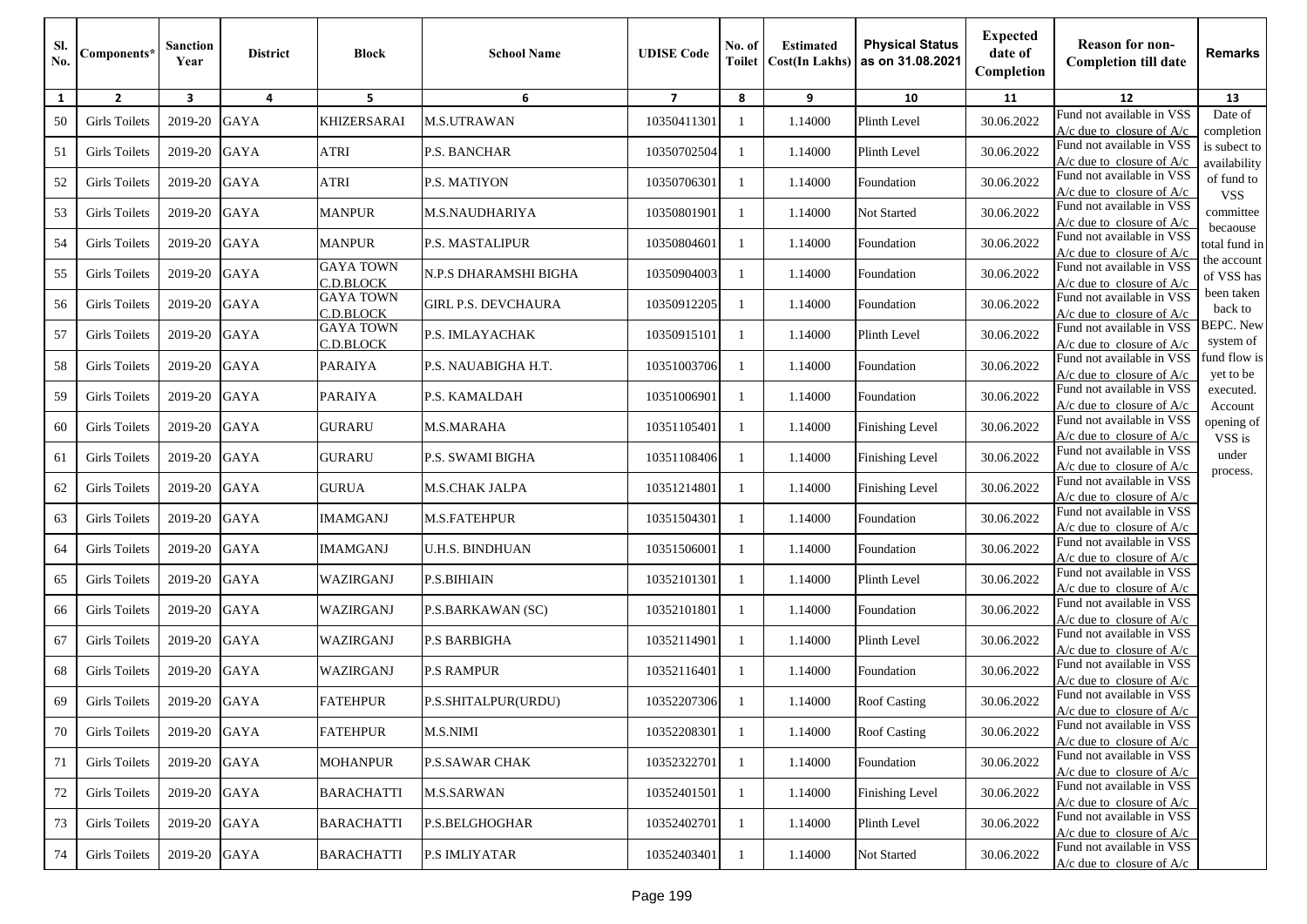| SI.<br>No. | Components*          | Sanction<br>Year        | <b>District</b>           | <b>Block</b>                    | <b>School Name</b>                    | <b>UDISE Code</b>       | No. of<br>Toilet | <b>Estimated</b><br><b>Cost(In Lakhs)</b> | <b>Physical Status</b><br>as on 31.08.2021 | <b>Expected</b><br>date of<br>Completion | <b>Reason for non-</b><br><b>Completion till date</b>      | Remarks                       |
|------------|----------------------|-------------------------|---------------------------|---------------------------------|---------------------------------------|-------------------------|------------------|-------------------------------------------|--------------------------------------------|------------------------------------------|------------------------------------------------------------|-------------------------------|
| 1          | $\overline{2}$       | $\overline{\mathbf{3}}$ | 4                         | 5                               | 6                                     | $\overline{\mathbf{z}}$ | 8                | 9                                         | 10                                         | 11                                       | 12                                                         | 13                            |
| 75         | <b>Girls Toilets</b> | 2021-22                 | <b>GAYA</b>               |                                 | P.S. RAM BIGHA                        | 10350302102             |                  | 1.26000                                   | Not Started                                | 30.06.2022                               | Fund not available in VSS<br>A/c due to closure of A/c     | Date of<br>completion         |
| 76         | Girls Toilets        | 2021-22                 | <b>GAYA</b>               |                                 | M.S.BARA GANDHAR                      | 10350804002             |                  | 1.26000                                   | Not Started                                | 30.06.2022                               | Fund not available in VSS<br>$A/c$ due to closure of $A/c$ | is subect to<br>availability  |
| 77         | <b>Girls Toilets</b> | 2021-22                 | <b>GAYA</b>               |                                 | <b>P.S NIMIYA TAR</b>                 | 10351810904             | -1               | 1.26000                                   | Not Started                                | 30.06.2022                               | Fund not available in VSS<br>$A/c$ due to closure of $A/c$ | of fund to<br><b>VSS</b>      |
| 78         | Girls Toilets        | 2021-22                 | <b>GAYA</b>               |                                 | P.S. JIYAN BIGHA                      | 10352005304             |                  | 1.26000                                   | <b>Not Started</b>                         | 30.06.2022                               | Fund not available in VSS<br>$A/c$ due to closure of $A/c$ | committee                     |
| 79         | <b>Girls Toilets</b> | 2021-22                 | <b>GAYA</b>               |                                 | <b>P.S. RASANPUR</b>                  | 10351107801             |                  | 1.26000                                   | Not Started                                | 30.06.2022                               | Fund not available in VSS<br>$A/c$ due to closure of $A/c$ | becaouse<br>total fund in     |
| 80         | <b>Girls Toilets</b> | 2021-22                 | <b>GAYA</b>               |                                 | <b>P.S. SONPUR</b>                    | 10350304701             |                  | 1.26000                                   | Not Started                                | 30.06.2022                               | Fund not available in VSS<br>$A/c$ due to closure of $A/c$ | the account<br>of VSS has     |
| 81         | <b>Girls Toilets</b> | 2021-22                 | <b>GAYA</b>               |                                 | <b>P.S. PRANPUR</b>                   | 10351309601             |                  | 1.26000                                   | Not Started                                | 30.06.2022                               | Fund not available in VSS<br>$A/c$ due to closure of $A/c$ | been taken<br>back to         |
| 82         | <b>Girls Toilets</b> | 2019-20                 | <b>GOPALGANJ</b>          | PHULWARIYA                      | <b>P.S. SONGARAWA DAKSHIN</b>         | 10150601503             |                  | 1.14000                                   | Not Started                                | 30.06.2022                               | Fund not available in VSS<br>$A/c$ due to closure of $A/c$ | <b>BEPC.</b> New<br>system of |
| 83         | <b>Girls Toilets</b> | 2019-20                 | <b>GOPALGANJ</b>          | PHULWARIYA                      | P.S. VRIKSHA BATHUA                   | 10150604501             |                  | 1.14000                                   | Foundation                                 | 30.06.2022                               | Fund not available in VSS<br>$A/c$ due to closure of $A/c$ | fund flow is<br>yet to be     |
| 84         | Girls Toilets        | 2019-20                 | <b>GOPALGANJ</b>          | <b>MANJHA</b>                   | N.P.S. INDRWAN                        | 10151107901             |                  | 1.14000                                   | Finishing Level                            | 30.06.2022                               | Fund not available in VSS<br>$A/c$ due to closure of $A/c$ | executed.<br>Account          |
| 85         | <b>Girls Toilets</b> | 2020-21                 | <b>GOPALGANJ</b>          | SIDHWALIA                       | N.P.S. VISHUN PURA MANSHI RAI<br>TOLA | 10151300802             |                  | 1.26000                                   | <b>Roof Casting</b>                        | 30.06.2022                               | Fund not available in VSS<br>$A/c$ due to closure of $A/c$ | opening of<br>VSS is          |
| 86         | Girls Toilets        | 2021-22                 | <b>GOPALGANJ</b>          |                                 | <b>P.S. MADAR KHAS</b>                | 10150202001             |                  | 1.26000                                   | Not Started                                | 30.06.2022                               | Fund not available in VSS<br>$A/c$ due to closure of $A/c$ | under<br>process.             |
| 87         | Girls Toilets        | 2021-22                 | <b>GOPALGANJ</b>          |                                 | <b>P.S. LAXAMIPUR 3</b>               | 10150307202             |                  | 1.26000                                   | Not Started                                | 30.06.2022                               | Fund not available in VSS<br>$A/c$ due to closure of $A/c$ |                               |
| 88         | Girls Toilets        | 2021-22                 | <b>GOPALGANJ</b>          |                                 | P.S. CHHAVAHI TAKKI                   | 1015110670              | -1               | 1.26000                                   | Not Started                                | 30.06.2022                               | Fund not available in VSS<br>$A/c$ due to closure of $A/c$ |                               |
| 89         | <b>Girls Toilets</b> | 2021-22                 | <b>GOPALGANJ</b>          |                                 | <b>P.S. RATANCHAK</b>                 | 10150702503             |                  | 1.26000                                   | Not Started                                | 30.06.2022                               | Fund not available in VSS<br>$A/c$ due to closure of $A/c$ |                               |
| 90         | <b>Girls Toilets</b> | 2020-21                 | <b>JEHANABAD</b>          | <b>MAKHDUMPUR</b>               | N.P.S MANHATTA BIGHA                  | 10330805004             |                  | 1.26000                                   | Foundation                                 | 30.06.2022                               | Fund not available in VSS<br>$A/c$ due to closure of $A/c$ |                               |
| 91         | <b>Girls Toilets</b> | 2020-21                 | <b>JEHANABAD</b>          | MAKHDUMPUR P.S.MAKARPUR         |                                       | 10330808502             |                  | 1.26000                                   | Foundation                                 | 30.06.2022                               | Fund not available in VSS<br>$A/c$ due to closure of $A/c$ |                               |
| 92         | <b>Girls Toilets</b> | 2020-21                 | <b>JEHANABAD</b>          | <b>RATNI</b><br><b>FARIDPUR</b> | <b>P.S.NIRPUR</b>                     | 10330900201             |                  | 1.26000                                   | Foundation                                 | 30.06.2022                               | Fund not available in VSS<br>$A/c$ due to closure of $A/c$ |                               |
| 93         | Girls Toilets        | 2021-22                 | <b>JEHANABAD</b>          |                                 | <b>U.M.S.BIHTA</b>                    | 10330300401             |                  | 1.26000                                   | Not Started                                | 30.06.2022                               | Fund not available in VSS<br>$A/c$ due to closure of $A/c$ |                               |
| 94         | Girls Toilets        | 2021-22                 | <b>JEHANABAD</b>          |                                 | U.M.S.DYALI BIGHA                     | 10331200901             |                  | 1.26000                                   | Not Started                                | 30.06.2022                               | Fund not available in VSS<br>$A/c$ due to closure of $A/c$ |                               |
| 95         | <b>Girls Toilets</b> | 2021-22                 | <b>JEHANABAD</b>          |                                 | <b>U.M.S SALARPUR</b>                 | 10330204501             |                  | 1.26000                                   | Not Started                                | 30.06.2022                               | Fund not available in VSS<br>$A/c$ due to closure of $A/c$ |                               |
| 96         | <b>Girls Toilets</b> | 2021-22                 | <b>JEHANABAD</b>          |                                 | <b>NPS VIJAYPUR</b>                   | 10330815101             | $\blacksquare$   | 1.26000                                   | Not Started                                | 30.06.2022                               | Fund not available in VSS<br>$A/c$ due to closure of $A/c$ |                               |
| 97         | <b>Girls Toilets</b> | 2019-20                 | <b>KAIMUR</b><br>(BHABUA) | <b>BHABUA</b>                   | N.P.S BIND TOLA BETRI                 | 10310102402             | - 1              | 1.14000                                   | <b>Roof Casting</b>                        | 30.06.2022                               | Fund not available in VSS<br>$A/c$ due to closure of $A/c$ |                               |
| 98         | <b>Girls Toilets</b> | 2019-20                 | <b>KAIMUR</b><br>(BHABUA) | <b>BHABUA</b>                   | P.S. BHABUA - 25                      | 10310104002             |                  | 1.14000                                   | <b>Roof Casting</b>                        | 30.06.2022                               | Fund not available in VSS<br>$A/c$ due to closure of $A/c$ |                               |
| 99         | <b>Girls Toilets</b> | 2019-20                 | <b>KAIMUR</b><br>(BHABUA) | <b>BHABUA</b>                   | N.P.S. SEMARIYA                       | 10310104502             |                  | 1.14000                                   | <b>Roof Casting</b>                        | 30.06.2022                               | Fund not available in VSS<br>$A/c$ due to closure of $A/c$ |                               |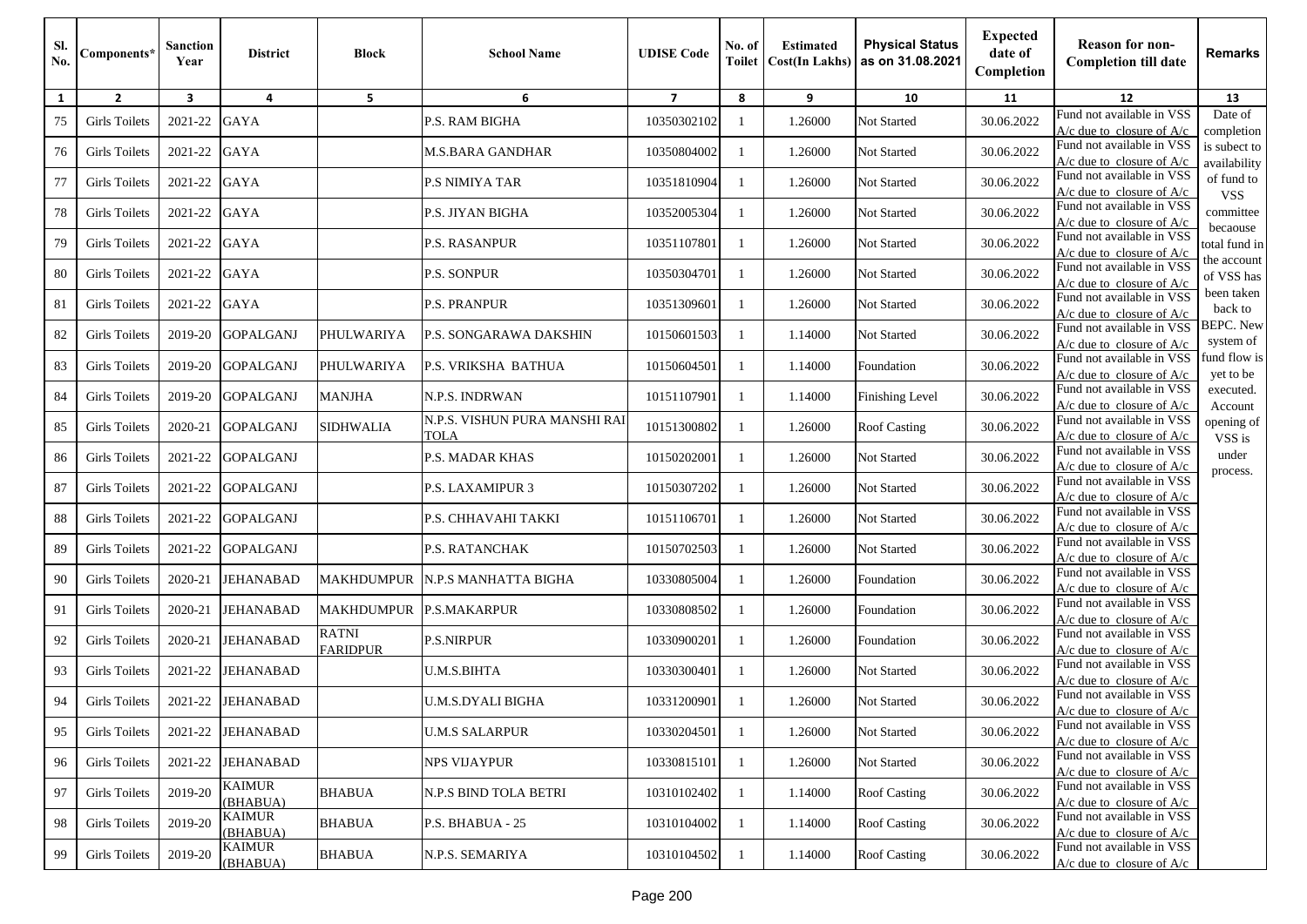| SI.<br>No. | Components*          | <b>Sanction</b><br>Year | <b>District</b>           | <b>Block</b>      | <b>School Name</b>           | <b>UDISE</b> Code       | No. of<br>Toilet | <b>Estimated</b><br><b>Cost(In Lakhs)</b> | <b>Physical Status</b><br>as on 31.08.2021 | <b>Expected</b><br>date of<br>Completion | <b>Reason for non-</b><br><b>Completion till date</b>      | Remarks                       |
|------------|----------------------|-------------------------|---------------------------|-------------------|------------------------------|-------------------------|------------------|-------------------------------------------|--------------------------------------------|------------------------------------------|------------------------------------------------------------|-------------------------------|
| 1          | $\overline{2}$       | 3                       | 4                         | 5                 | 6                            | $\overline{\mathbf{z}}$ | 8                | 9                                         | 10                                         | 11                                       | 12                                                         | 13                            |
| 100        | <b>Girls Toilets</b> | 2019-20                 | <b>KAIMUR</b><br>(BHABUA) | <b>BHABUA</b>     | P.S. JAGATPURA               | 10310105701             | -1               | 1.14000                                   | <b>Finishing Level</b>                     | 30.06.2022                               | Fund not available in VSS<br>$A/c$ due to closure of $A/c$ | Date of<br>completion         |
| 101        | <b>Girls Toilets</b> | 2019-20                 | <b>KAIMUR</b><br>(BHABUA) | <b>BHABUA</b>     | N.P.SDIHARMA KHURD           | 10310106501             | $\mathbf{1}$     | 1.14000                                   | <b>Roof Casting</b>                        | 30.06.2022                               | Fund not available in VSS<br>$A/c$ due to closure of $A/c$ | is subect to<br>availability  |
| 102        | <b>Girls Toilets</b> | 2019-20                 | <b>KAIMUR</b><br>(BHABUA) | <b>BHABUA</b>     | N.P. S. MAMHAN               | 10310106901             |                  | 1.14000                                   | <b>Roof Casting</b>                        | 30.06.2022                               | Fund not available in VSS<br>$A/c$ due to closure of $A/c$ | of fund to<br><b>VSS</b>      |
| 103        | <b>Girls Toilets</b> | 2019-20                 | <b>KAIMUR</b><br>(BHABUA) | <b>BHABUA</b>     | URDU P.S. KOHARI             | 10310111201             |                  | 1.14000                                   | <b>Roof Casting</b>                        | 30.06.2022                               | Fund not available in VSS<br>$A/c$ due to closure of $A/c$ | committee                     |
| 104        | Girls Toilets        | 2019-20                 | <b>KAIMUR</b><br>(BHABUA) | <b>BHABUA</b>     | P.S. NIBI                    | 10310117701             |                  | 1.14000                                   | <b>Finishing Level</b>                     | 30.06.2022                               | Fund not available in VSS<br>$A/c$ due to closure of $A/c$ | becaouse<br>total fund in     |
| 105        | <b>Girls Toilets</b> | 2019-20                 | <b>KAIMUR</b><br>(BHABUA) | <b>BHABUA</b>     | GIRL P.S. JIGINI             | 10310125301             |                  | 1.14000                                   | Finishing Level                            | 30.06.2022                               | Fund not available in VSS<br>$A/c$ due to closure of $A/c$ | the account<br>of VSS has     |
| 106        | <b>Girls Toilets</b> | 2019-20                 | <b>KAIMUR</b><br>(BHABUA) | <b>BHABUA</b>     | P.S. KAWAI                   | 10310129001             | $\mathbf{1}$     | 1.14000                                   | Not Started                                | 30.06.2022                               | Fund not available in VSS<br>$A/c$ due to closure of $A/c$ | been taken<br>back to         |
| 107        | <b>Girls Toilets</b> | 2019-20                 | <b>KAIMUR</b><br>(BHABUA) | <b>BHAGWANPUR</b> | N.P.S. RAJPUR                | 10310200101             |                  | 1.14000                                   | Not Started                                | 30.06.2022                               | Fund not available in VSS<br>$A/c$ due to closure of $A/c$ | <b>BEPC.</b> New<br>system of |
| 108        | <b>Girls Toilets</b> | 2019-20                 | <b>KAIMUR</b><br>(BHABUA) | <b>ADHAURA</b>    | URDU M.S. ADHOURA            | 10310300403             |                  | 1.14000                                   | <b>Roof Casting</b>                        | 30.06.2022                               | Fund not available in VSS<br>$A/c$ due to closure of $A/c$ | fund flow is<br>yet to be     |
| 109        | <b>Girls Toilets</b> | 2019-20                 | <b>KAIMUR</b><br>(BHABUA) | ADHAURA           | P.S. SALEYA - 1              | 10310301101             |                  | 1.14000                                   | Not Started                                | 30.06.2022                               | Fund not available in VSS<br>$A/c$ due to closure of $A/c$ | executed.<br>Account          |
| 110        | <b>Girls Toilets</b> | 2019-20                 | <b>KAIMUR</b><br>(BHABUA) | <b>ADHAURA</b>    | <b>URDU M.S. MARPA</b>       | 10310303002             | -1               | 1.14000                                   | <b>Finishing Level</b>                     | 30.06.2022                               | Fund not available in VSS<br>$A/c$ due to closure of $A/c$ | opening of<br>VSS is          |
| 111        | <b>Girls Toilets</b> | 2019-20                 | <b>KAIMUR</b><br>(BHABUA) | <b>RAMPUR</b>     | <b>U.M.S. BAHERI</b>         | 10310413401             | -1               | 1.14000                                   | <b>Finishing Level</b>                     | 30.06.2022                               | Fund not available in VSS<br>$A/c$ due to closure of $A/c$ | under<br>process.             |
| 112        | <b>Girls Toilets</b> | 2019-20                 | <b>KAIMUR</b><br>(BHABUA) | <b>RAMPUR</b>     | URDU M.S. AMAON              | 10310413602             |                  | 1.14000                                   | Finishing Level                            | 30.06.2022                               | Fund not available in VSS<br>$A/c$ due to closure of $A/c$ |                               |
| 113        | <b>Girls Toilets</b> | 2019-20                 | <b>KAIMUR</b><br>(BHABUA) | <b>CHAND</b>      | P.S. KHARANTI                | 10310606001             |                  | 1.14000                                   | Not Started                                | 30.06.2022                               | Fund not available in VSS<br>$A/c$ due to closure of $A/c$ |                               |
| 114        | <b>Girls Toilets</b> | 2020-21                 | <b>KAIMUR</b><br>(BHABUA) | <b>BHABUA</b>     | URDU MS DATIYAON             | 10310102301             | -1               | 1.26000                                   | Not Started                                | 30.06.2022                               | Fund not available in VSS<br>$A/c$ due to closure of $A/c$ |                               |
| 115        | <b>Girls Toilets</b> | 2019-20                 | <b>KHAGARIA</b>           | CHAUTHAM          | P.S. MIRAN TOLA              | 10210401003             | $\mathbf{1}$     | 1.14000                                   | Lintel Level                               | 30.06.2022                               | Fund not available in VSS<br>$A/c$ due to closure of $A/c$ |                               |
| 116        | <b>Girls Toilets</b> | 2019-20                 | <b>KHAGARIA</b>           | <b>ALAULI</b>     | <b>P.S. SUKHASAN</b>         | 10210603101             |                  | 1.14000                                   | <b>Roof Casting</b>                        | 30.06.2022                               | Fund not available in VSS<br>$A/c$ due to closure of $A/c$ |                               |
| 117        | <b>Girls Toilets</b> | 2021-22                 | <b>KHAGARIA</b>           |                   | PS. BABUTOLA GOVINDPUR       | 10210200805             |                  | 1.26000                                   | Not Started                                | 30.06.2022                               | Fund not available in VSS<br>$A/c$ due to closure of $A/c$ |                               |
| 118        | <b>Girls Toilets</b> | 2020-21                 | <b>KISHANGANJ</b>         | BAHADURGANJ       | +2 RUSSELL HIGH SCHOOL       | 10082602704             |                  | 1.26000                                   | Lintel Level                               | 30.06.2022                               | Fund not available in VSS<br>$A/c$ due to closure of $A/c$ |                               |
| 119        | <b>Girls Toilets</b> | 2021-22                 | <b>KISHANGANJ</b>         |                   | PS KHARIBASTI                | 10082502702             |                  | 1.26000                                   | Not Started                                | 30.06.2022                               | Fund not available in VSS<br>$A/c$ due to closure of $A/c$ |                               |
| 120        | <b>Girls Toilets</b> | 2021-22                 | <b>KISHANGANJ</b>         |                   | PS BASTADANGI PATALWA        | 10082100804             | -1               | 1.26000                                   | Not Started                                | 30.06.2022                               | Fund not available in VSS<br>$A/c$ due to closure of $A/c$ |                               |
| 121        | <b>Girls Toilets</b> | 2021-22                 | <b>KISHANGANJ</b>         |                   | NPS HASAN PUR                | 10082109901             | -1               | 1.26000                                   | Not Started                                | 30.06.2022                               | Fund not available in VSS<br>$A/c$ due to closure of $A/c$ |                               |
| 122        | <b>Girls Toilets</b> | 2021-22                 | <b>KISHANGANJ</b>         |                   | <b>PS GARGAON</b>            | 10082208201             |                  | 1.26000                                   | Not Started                                | 30.06.2022                               | Fund not available in VSS<br>$A/c$ due to closure of $A/c$ |                               |
| 123        | <b>Girls Toilets</b> | 2019-20                 | LAKHISARAI                | <b>BARAHIYA</b>   | DPEP .P.S.BANSTAR DARIYAPUR  | 10251403303             |                  | 1.14000                                   | <b>Finishing Level</b>                     | 30.06.2022                               | Fund not available in VSS<br>$A/c$ due to closure of $A/c$ |                               |
| 124        | <b>Girls Toilets</b> | 2020-21                 | <b>MADHEPURA</b>          | <b>MURLIGANJ</b>  | N.P.S. BARIYER MUSAHARI TOLA | 10110400109             | -1               | 1.26000                                   | Foundation                                 | 30.06.2022                               | Fund not available in VSS<br>$A/c$ due to closure of $A/c$ |                               |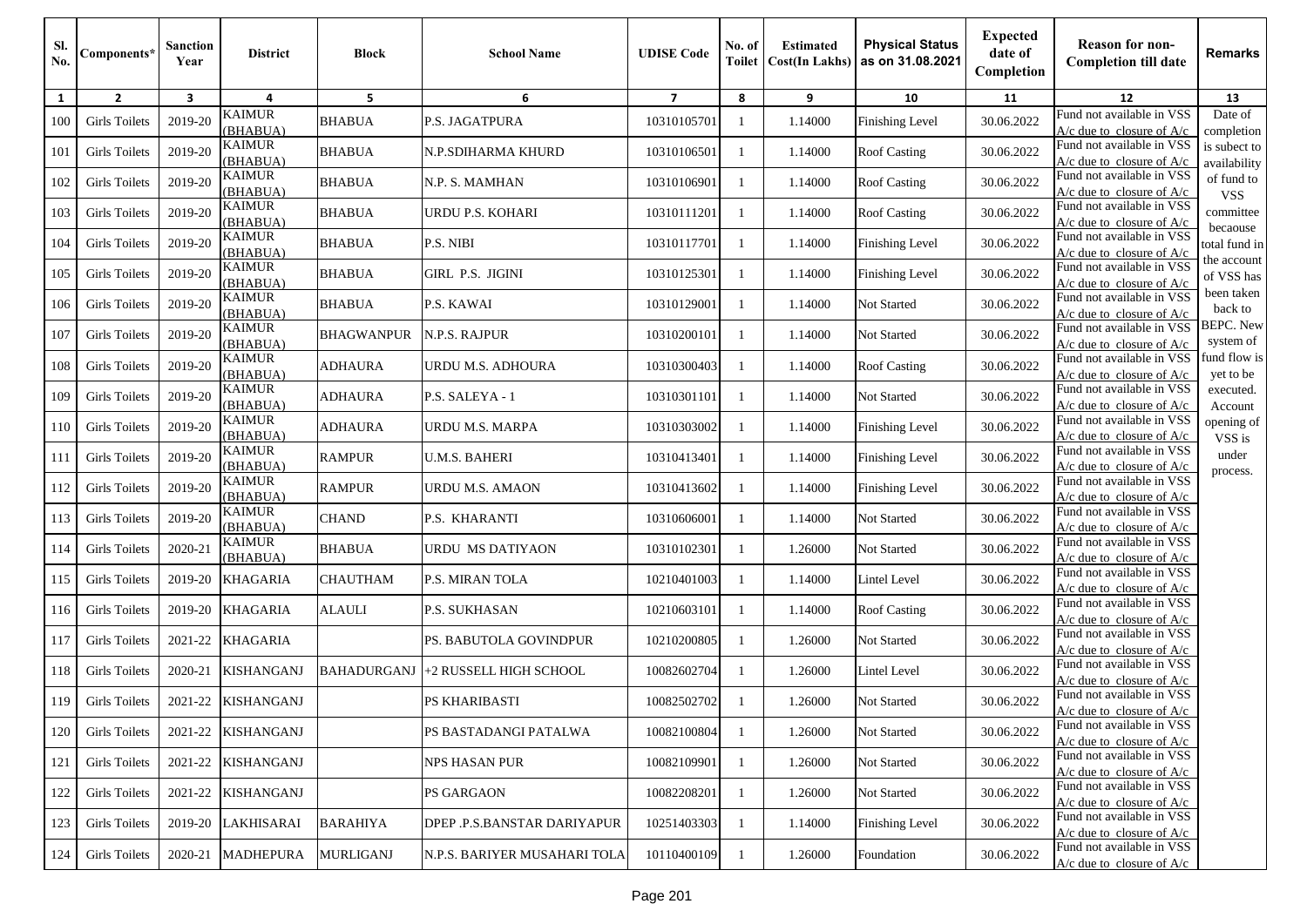| SI.<br>No. | Components*          | Sanction<br>Year | <b>District</b>                              | <b>Block</b>       | <b>School Name</b>                         | <b>UDISE</b> Code | No. of<br><b>Toilet</b> | <b>Estimated</b><br><b>Cost(In Lakhs)</b> | <b>Physical Status</b><br>as on 31.08.2021 | <b>Expected</b><br>date of<br>Completion | <b>Reason for non-</b><br><b>Completion till date</b>      | Remarks                       |
|------------|----------------------|------------------|----------------------------------------------|--------------------|--------------------------------------------|-------------------|-------------------------|-------------------------------------------|--------------------------------------------|------------------------------------------|------------------------------------------------------------|-------------------------------|
| 1          | $\overline{2}$       | 3                | 4                                            | 5                  | 6                                          | $\overline{7}$    | 8                       | 9                                         | 10                                         | 11                                       | 12                                                         | 13                            |
| 125        | <b>Girls Toilets</b> | 2020-21          | <b>MADHEPURA</b>                             | <b>MADHEPURA</b>   | P.S. SHAKARPURA MUSHARI<br>SOUTH           | 10111201602       | -1                      | 1.26000                                   | Not Started                                | 30.06.2022                               | Fund not available in VSS<br>$A/c$ due to closure of $A/c$ | Date of<br>completion         |
| 126        | <b>Girls Toilets</b> | 2021-22          | <b>MADHEPURA</b>                             |                    | GOVT. U.M.S. CHAKLA                        | 10111202806       | $\mathbf{1}$            | 1.26000                                   | Not Started                                | 30.06.2022                               | Fund not available in VSS<br>$A/c$ due to closure of $A/c$ | is subect to<br>availability  |
| 127        | <b>Girls Toilets</b> | 2021-22          | <b>MADHEPURA</b>                             |                    | U.G.M.S. MIRAGARH                          | 10110402002       | -1                      | 1.26000                                   | Not Started                                | 30.06.2022                               | Fund not available in VSS<br>$A/c$ due to closure of $A/c$ | of fund to<br><b>VSS</b>      |
| 128        | <b>Girls Toilets</b> | 2021-22          | <b>MADHEPURA</b>                             |                    | URDU P.S. HANUMAN NAGAR<br>CHOURA          | 10111202003       | -1                      | 1.26000                                   | Not Started                                | 30.06.2022                               | Fund not available in VSS<br>$A/c$ due to closure of $A/c$ | committee<br>becaouse         |
| 129        | <b>Girls Toilets</b> | 2021-22          | <b>MADHEPURA</b>                             |                    | N.P.S. SHARMA TOLA DEVAL                   | 10111000102       | -1                      | 1.26000                                   | Not Started                                | 30.06.2022                               | Fund not available in VSS<br>A/c due to closure of A/c     | total fund in                 |
| 130        | <b>Girls Toilets</b> | 2021-22          | <b>MADHEPURA</b>                             |                    | P.S. SONBARSA HARIJAN                      | 10111300407       | -1                      | 1.26000                                   | Not Started                                | 30.06.2022                               | Fund not available in VSS<br>$A/c$ due to closure of $A/c$ | the account<br>of VSS has     |
| 131        | <b>Girls Toilets</b> | 2021-22          | <b>MADHEPURA</b>                             |                    | N.P.S.SINGIYAN (EAST-12)                   | 10110402703       | -1                      | 1.26000                                   | Not Started                                | 30.06.2022                               | Fund not available in VSS<br>$A/c$ due to closure of $A/c$ | been taken<br>back to         |
| 132        | Girls Toilets        | 2021-22          | <b>MADHEPURA</b>                             |                    | <b>U.M.S. PAKILPAR</b><br>KAMLESHWARI TOLA | 10110402202       | -1                      | 1.26000                                   | Not Started                                | 30.06.2022                               | Fund not available in VSS<br>$A/c$ due to closure of $A/c$ | <b>BEPC.</b> New<br>system of |
| 133        | Girls Toilets        | 2021-22          | <b>MADHEPURA</b>                             |                    | U.P.S. SALAMAT ALI TOLA                    | 10111101604       | -1                      | 1.26000                                   | Not Started                                | 30.06.2022                               | Fund not available in VSS<br>$A/c$ due to closure of $A/c$ | fund flow is<br>yet to be     |
| 134        | <b>Girls Toilets</b> | 2021-22          | <b>MADHEPURA</b>                             |                    | P.S. MUSLIM NAYATOLA                       | 10110801302       | -1                      | 1.26000                                   | Not Started                                | 30.06.2022                               | Fund not available in VSS<br>$A/c$ due to closure of $A/c$ | executed.<br>Account          |
| 135        | <b>Girls Toilets</b> | 2019-20          | <b>MADHUBANI</b>                             | <b>BABUBARHI</b>   | P.S. CHAUPALTOL SATGHARA                   | 10050200905       | -1                      | 1.14000                                   | Lintel Level                               | 30.06.2022                               | Fund not available in VSS<br>$A/c$ due to closure of $A/c$ | opening of<br>VSS is          |
| 136        | <b>Girls Toilets</b> | 2019-20          | <b>MADHUBANI</b>                             | <b>BABUBARHI</b>   | N.P.S. KHARAGBANI (MUSHARI)                | 10050203107       | -1                      | 1.14000                                   | <b>Roof Casting</b>                        | 30.06.2022                               | Fund not available in VSS<br>A/c due to closure of A/c     | under<br>process.             |
| 137        | <b>Girls Toilets</b> | 2019-20          | <b>MADHUBANI</b>                             | <b>GHOGHARDIHA</b> | P.S. RAMNAGAR                              | 10050603305       | -1                      | 1.14000                                   | <b>Roof Casting</b>                        | 30.06.2022                               | Fund not available in VSS<br>$A/c$ due to closure of $A/c$ |                               |
| 138        | Girls Toilets        | 2019-20          | <b>MADHUBANI</b>                             | <b>GHOGHARDIHA</b> | <b>P.S.CHIKNA HARIJAN</b>                  | 10050603601       | -1                      | 1.14000                                   | <b>Finishing Level</b>                     | 30.06.2022                               | Fund not available in VSS<br>$A/c$ due to closure of $A/c$ |                               |
| 139        | Girls Toilets        | 2019-20          | <b>MADHUBANI</b>                             | LADANIA            | P.S. PIRURIAHI                             | 10051302606       | -1                      | 1.14000                                   | Lintel Level                               | 30.06.2022                               | Fund not available in VSS<br>$A/c$ due to closure of $A/c$ |                               |
| 140        | Girls Toilets        | 2019-20          | <b>MADHUBANI</b>                             | <b>MADHWAPUR</b>   | N.P.S. MOKARI TOL PAKRI                    | 10051703602       | -1                      | 1.14000                                   | Lintel Level                               | 30.06.2022                               | Fund not available in VSS<br>$A/c$ due to closure of $A/c$ |                               |
| 141        | Girls Toilets        | 2020-21          | <b>MADHUBANI</b>                             | <b>JAYNAGAR</b>    | U.M.S.TARATOL                              | 10050801104       | -1                      | 1.26000                                   | Not Started                                | 30.06.2022                               | Fund not available in VSS<br>$A/c$ due to closure of $A/c$ |                               |
| 142        | <b>Girls Toilets</b> | 2020-21          | <b>MADHUBANI</b>                             | <b>RAHIKA</b>      | N.P.S. RAMAULI                             | 10052003102       | 1                       | 1.26000                                   | Not Started                                | 30.06.2022                               | Fund not available in VSS<br>$A/c$ due to closure of $A/c$ |                               |
| 143        | <b>Girls Toilets</b> | 2021-22          | <b>MADHUBANI</b>                             |                    | <b>P.S.SHARABE DIH</b>                     | 10051102102       | -1                      | 1.26000                                   | Not Started                                | 30.06.2022                               | Fund not available in VSS<br>$A/c$ due to closure of $A/c$ |                               |
| 144        | <b>Girls Toilets</b> | 2021-22          | <b>MUNGER</b>                                |                    | DPEP N.P.S.MOHAMMADPUR                     | 10240201503       |                         | 1.26000                                   | Not Started                                | 30.06.2022                               | Fund not available in VSS<br>$A/c$ due to closure of $A/c$ |                               |
| 145        | <b>Girls Toilets</b> | 2021-22          | <b>MUNGER</b>                                |                    | P.S. HARDIYAVAD                            | 10240107602       | -1                      | 1.26000                                   | Not Started                                | 30.06.2022                               | Fund not available in VSS<br>$A/c$ due to closure of $A/c$ |                               |
| 146        | <b>Girls Toilets</b> | 2021-22          | <b>MUNGER</b>                                |                    | URDU P.S. SANDALPUR                        | 10240109601       | -1                      | 1.26000                                   | Not Started                                | 30.06.2022                               | Fund not available in VSS<br>$A/c$ due to closure of $A/c$ |                               |
| 147        | <b>Girls Toilets</b> | 2019-20          | MUZAFFARPU                                   | <b>SARAIYA</b>     | <b>P.S.BASANTPUR PATTI</b><br>MUSAHAR TO   | 10140404005       | -1                      | 1.14000                                   | <b>Roof Casting</b>                        | 30.06.2022                               | Fund not available in VSS<br>$A/c$ due to closure of $A/c$ |                               |
| 148        | <b>Girls Toilets</b> | 2021-22          | <b>MUZAFFARPU</b><br>$\overline{\mathbb{R}}$ |                    | <b>P.S.GANGAPUR MUSHAR</b>                 | 10140804105       | -1                      | 1.26000                                   | Not Started                                | 30.06.2022                               | Fund not available in VSS<br>$A/c$ due to closure of $A/c$ |                               |
| 149        | <b>Girls Toilets</b> | $2021 - 22$      | <b>MUZAFFARPU</b><br>$\mathbb R$             |                    | NEW P.S. MANIKA<br>BISUNPUCHAND PAWNPTTY   | 10140806503       | 1                       | 1.26000                                   | Not Started                                | 30.06.2022                               | Fund not available in VSS<br>$A/c$ due to closure of $A/c$ |                               |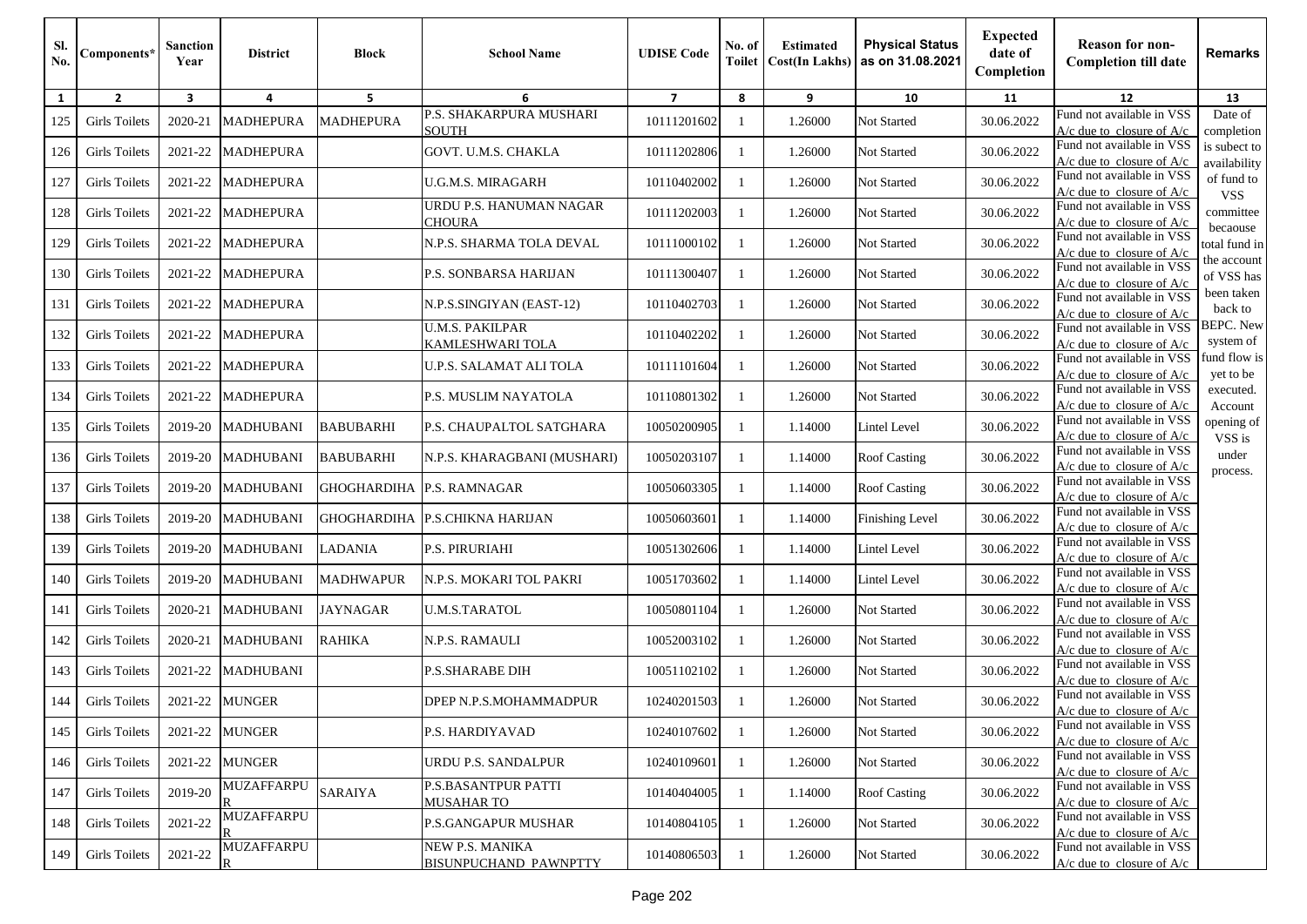| SI.<br>No. | Components*          | <b>Sanction</b><br>Year | <b>District</b>   | <b>Block</b>       | <b>School Name</b>                      | <b>UDISE</b> Code | No. of<br>Toilet | <b>Estimated</b><br><b>Cost(In Lakhs)</b> | <b>Physical Status</b><br>as on 31.08.2021 | <b>Expected</b><br>date of<br>Completion | <b>Reason for non-</b><br><b>Completion till date</b>      | <b>Remarks</b>                |
|------------|----------------------|-------------------------|-------------------|--------------------|-----------------------------------------|-------------------|------------------|-------------------------------------------|--------------------------------------------|------------------------------------------|------------------------------------------------------------|-------------------------------|
| 1          | $\overline{2}$       | 3                       | 4                 | 5                  | 6                                       | $\overline{7}$    | 8                | 9                                         | 10                                         | 11                                       | 12                                                         | 13                            |
| 150        | <b>Girls Toilets</b> | 2021-22                 | <b>MUZAFFARPU</b> |                    | P.S. MADHUBANI MADAPUR                  | 10140803302       | -1               | 1.26000                                   | Not Started                                | 30.06.2022                               | Fund not available in VSS<br>$A/c$ due to closure of $A/c$ | Date of<br>completion         |
| 151        | <b>Girls Toilets</b> | 2021-22                 | <b>MUZAFFARPU</b> |                    | P.S.BASANTPUR PATTI SC                  | 10140404002       | -1               | 1.26000                                   | Not Started                                | 30.06.2022                               | Fund not available in VSS<br>A/c due to closure of $A/c$   | is subect to<br>availability  |
| 152        | Girls Toilets        | 2019-20                 | <b>NALANDA</b>    | <b>ASTHAWAN</b>    | P.S. GONGCHAK                           | 10270101901       | -1               | 1.14000                                   | <b>Roof Casting</b>                        | 30.06.2022                               | Fund not available in VSS<br>$A/c$ due to closure of $A/c$ | of fund to<br><b>VSS</b>      |
| 153        | <b>Girls Toilets</b> | 2019-20                 | <b>NALANDA</b>    | <b>ASTHAWAN</b>    | <b>U.M.S ALINAGAR</b>                   | 10270102202       | -1               | 1.14000                                   | <b>Roof Casting</b>                        | 30.06.2022                               | Fund not available in VSS<br>$A/c$ due to closure of $A/c$ | committee                     |
| 154        | <b>Girls Toilets</b> | 2019-20                 | <b>NALANDA</b>    | ASTHAWAN           | P.S. AMAR SINGH BIGHA                   | 10270104601       | -1               | 1.14000                                   | Not Started                                | 30.06.2022                               | Fund not available in VSS<br>A/c due to closure of A/c     | becaouse<br>total fund in     |
| 155        | <b>Girls Toilets</b> | 2019-20                 | <b>NALANDA</b>    | <b>ASTHAWAN</b>    | P.S.DEDHDHARA                           | 10270105203       |                  | 1.14000                                   | Not Started                                | 30.06.2022                               | Fund not available in VSS<br>$A/c$ due to closure of $A/c$ | the account<br>of VSS has     |
| 156        | <b>Girls Toilets</b> | 2019-20                 | <b>NALANDA</b>    | <b>BIHARSHARIF</b> | P.S. NEWAJI BIGHA                       | 10270303505       | -1               | 1.14000                                   | Not Started                                | 30.06.2022                               | Fund not available in VSS<br>A/c due to closure of $A/c$   | been taken<br>back to         |
| 157        | <b>Girls Toilets</b> | 2019-20                 | <b>NALANDA</b>    | <b>BIHARSHARIF</b> | <b>P.S. MAKHDUMPUR</b>                  | 10270309401       | -1               | 1.14000                                   | <b>Finishing Level</b>                     | 30.06.2022                               | Fund not available in VSS<br>$A/c$ due to closure of $A/c$ | <b>BEPC.</b> New<br>system of |
| 158        | Girls Toilets        | 2019-20                 | <b>NALANDA</b>    | <b>BIHARSHARIF</b> | P.S. NAI SARAI                          | 10270310402       | -1               | 1.14000                                   | Foundation                                 | 30.06.2022                               | Fund not available in VSS<br>$A/c$ due to closure of $A/c$ | fund flow is<br>yet to be     |
| 159        | <b>Girls Toilets</b> | 2019-20                 | <b>NALANDA</b>    | <b>BIHARSHARIF</b> | URDU KANYA P.S. KAGJI<br><b>MAHLLA</b>  | 10270310602       | -1               | 1.14000                                   | Not Started                                | 30.06.2022                               | Fund not available in VSS<br>$A/c$ due to closure of $A/c$ | executed.<br>Account          |
| 160        | Girls Toilets        | 2019-20                 | <b>NALANDA</b>    | <b>BIHARSHARIF</b> | URDU P.S. MOGAL KUAN                    | 10270310702       |                  | 1.14000                                   | Not Started                                | 30.06.2022                               | Fund not available in VSS<br>$A/c$ due to closure of $A/c$ | opening of<br>VSS is          |
| 161        | <b>Girls Toilets</b> | 2019-20                 | <b>NALANDA</b>    | <b>BIHARSHARIF</b> | URDU KANYA P.S. MOGAL KUAN              | 10270310703       | -1               | 1.14000                                   | Not Started                                | 30.06.2022                               | Fund not available in VSS<br>$A/c$ due to closure of $A/c$ | under<br>process.             |
| 162        | <b>Girls Toilets</b> | 2019-20                 | <b>NALANDA</b>    | <b>BIHARSHARIF</b> | KANYA P.S. GARHPAR                      | 10270311401       | -1               | 1.14000                                   | Not Started                                | 30.06.2022                               | Fund not available in VSS<br>$A/c$ due to closure of $A/c$ |                               |
| 163        | <b>Girls Toilets</b> | 2019-20                 | <b>NALANDA</b>    | <b>BIHARSHARIF</b> | P.S. BAIGANABAD                         | 10270311605       | -1               | 1.14000                                   | Not Started                                | 30.06.2022                               | Fund not available in VSS<br>$A/c$ due to closure of $A/c$ |                               |
| 164        | <b>Girls Toilets</b> | 2019-20                 | <b>NALANDA</b>    | <b>BIHARSHARIF</b> | URDU KANYA P.S. SAKUNAT<br><b>KHURD</b> | 10270311803       | -1               | 1.14000                                   | Not Started                                | 30.06.2022                               | Fund not available in VSS<br>$A/c$ due to closure of $A/c$ |                               |
| 165        | <b>Girls Toilets</b> | 2019-20                 | <b>NALANDA</b>    | <b>BIHARSHARIF</b> | URDU P.S. GAGAN DIVAN                   | 10270312402       | -1               | 1.14000                                   | Not Started                                | 30.06.2022                               | Fund not available in VSS<br>$A/c$ due to closure of $A/c$ |                               |
| 166        | <b>Girls Toilets</b> | 2019-20                 | <b>NALANDA</b>    | <b>BIHARSHARIF</b> | P.S. BARI DARGAH                        | 10270312903       |                  | 1.14000                                   | Not Started                                | 30.06.2022                               | Fund not available in VSS<br>$A/c$ due to closure of $A/c$ |                               |
| 167        | Girls Toilets        | 2019-20                 | <b>NALANDA</b>    | <b>BIHARSHARIF</b> | <b>P.S. DHASPUR</b>                     | 10270315101       | -1               | 1.14000                                   | Plinth Level                               | 30.06.2022                               | Fund not available in VSS<br>$A/c$ due to closure of $A/c$ |                               |
| 168        | <b>Girls Toilets</b> | 2019-20                 | <b>NALANDA</b>    | <b>BIND</b>        | N.P.S NARAYANPUR                        | 10270401902       | -1               | 1.14000                                   | <b>Roof Casting</b>                        | 30.06.2022                               | Fund not available in VSS<br>$A/c$ due to closure of $A/c$ |                               |
| 169        | <b>Girls Toilets</b> |                         | 2019-20 NALANDA   | <b>HARNAUT</b>     | P.S. MAHWA CHAK                         | 10270802903       |                  | 1.14000                                   | Plinth Level                               | 30.06.2022                               | Fund not available in VSS<br>$A/c$ due to closure of $A/c$ |                               |
| 170        | <b>Girls Toilets</b> |                         | 2019-20 NALANDA   | <b>ISLAMPUR</b>    | P.S. AHMADABAD                          | 10271004102       | $\mathbf{1}$     | 1.14000                                   | <b>Roof Casting</b>                        | 30.06.2022                               | Fund not available in VSS<br>$A/c$ due to closure of $A/c$ |                               |
| 171        | <b>Girls Toilets</b> |                         | 2019-20 NALANDA   | <b>KATRISARAI</b>  | P.S. PARMANANDPUR                       | 10271200601       | 1                | 1.14000                                   | <b>Finishing Level</b>                     | 30.06.2022                               | Fund not available in VSS<br>$A/c$ due to closure of $A/c$ |                               |
| 172        | <b>Girls Toilets</b> | 2019-20                 | <b>NALANDA</b>    | <b>RAHUI</b>       | P.S. DEV BIGHA                          | 10271601602       | -1               | 1.14000                                   | Finishing Level                            | 30.06.2022                               | Fund not available in VSS<br>$A/c$ due to closure of $A/c$ |                               |
| 173        | <b>Girls Toilets</b> | 2019-20                 | <b>NALANDA</b>    | THARTHARI          | <b>P.S. SRINAGAR</b>                    | 10272001205       | 1                | 1.14000                                   | <b>Finishing Level</b>                     | 30.06.2022                               | Fund not available in VSS<br>A/c due to closure of $A/c$   |                               |
| 174        | <b>Girls Toilets</b> | 2020-21                 | <b>NALANDA</b>    | <b>NOORSARAI</b>   | URDU P.S. NOORSARAI                     | 10271400102       | 1                | 1.26000                                   | Roof Casting                               | 30.06.2022                               | Fund not available in VSS<br>A/c due to closure of $A/c$   |                               |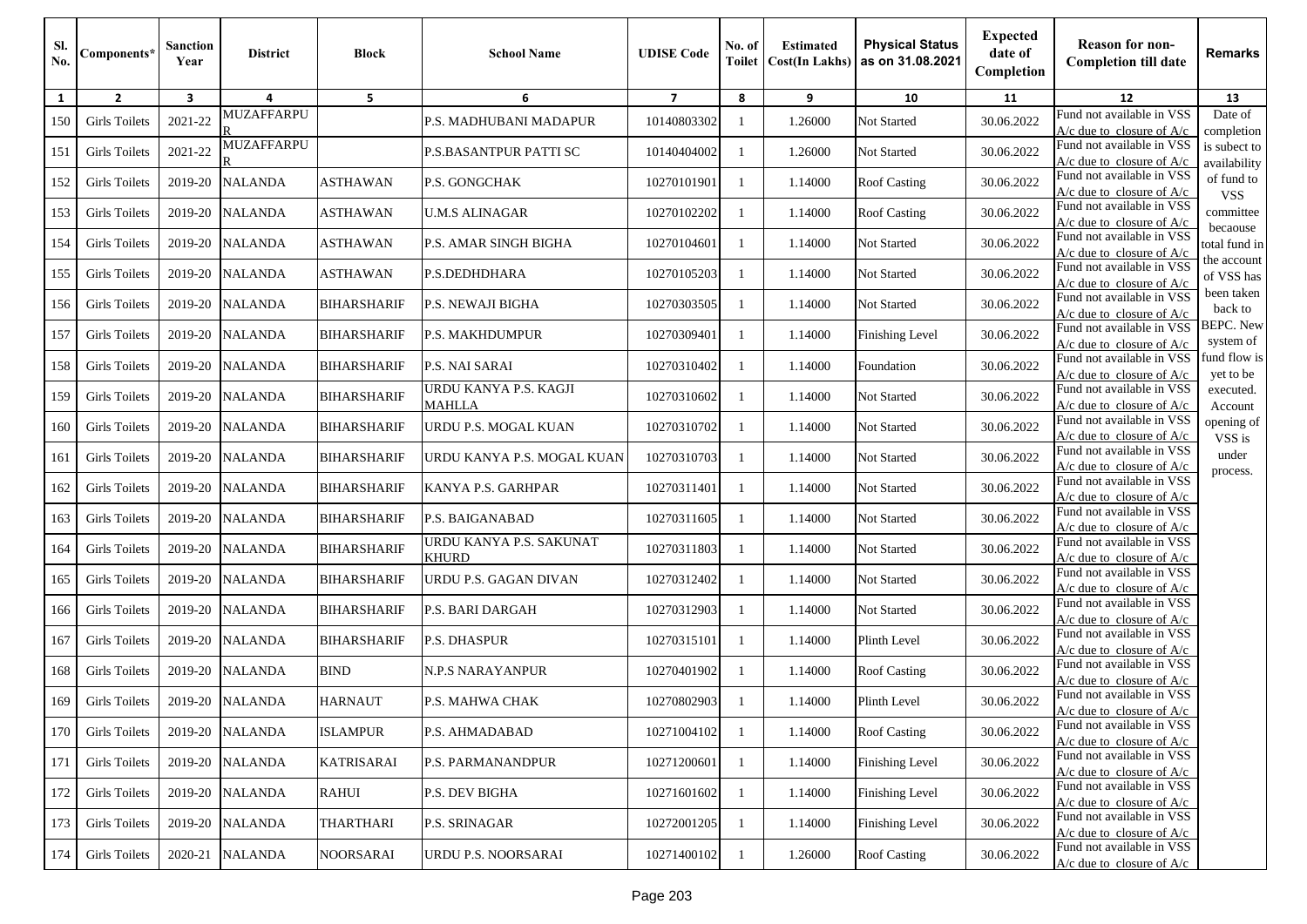| SI.<br>No. | Components*          | Sanction<br>Year | <b>District</b> | <b>Block</b>               | <b>School Name</b>              | <b>UDISE Code</b> | No. of<br><b>Toilet</b> | <b>Estimated</b><br><b>Cost(In Lakhs)</b> | <b>Physical Status</b><br>as on 31.08.2021 | <b>Expected</b><br>date of<br>Completion | <b>Reason for non-</b><br><b>Completion till date</b>      | Remarks                       |
|------------|----------------------|------------------|-----------------|----------------------------|---------------------------------|-------------------|-------------------------|-------------------------------------------|--------------------------------------------|------------------------------------------|------------------------------------------------------------|-------------------------------|
| 1          | $\overline{2}$       | 3                | 4               | 5                          | 6                               | $\overline{7}$    | 8                       | 9                                         | 10                                         | 11                                       | 12                                                         | 13                            |
| 175        | <b>Girls Toilets</b> | 2020-21          | <b>NALANDA</b>  | NOORSARAI                  | P.S. SAIDI                      | 10271400104       | -1                      | 1.26000                                   | Lintel Level                               | 30.06.2022                               | Fund not available in VSS<br>$A/c$ due to closure of $A/c$ | Date of<br>completion         |
| 176        | <b>Girls Toilets</b> | 2020-21          | <b>NALANDA</b>  | <b>NOORSARAI</b>           | P.S. JUHICHAK                   | 10271402201       | -1                      | 1.26000                                   | <b>Roof Casting</b>                        | 30.06.2022                               | Fund not available in VSS<br>$A/c$ due to closure of $A/c$ | is subect to<br>availability  |
| 177        | <b>Girls Toilets</b> | 2020-21          | <b>NALANDA</b>  | <b>THARTHARI</b>           | N.P.S. GANGA BIGHA              | 10272001405       | -1                      | 1.26000                                   | <b>Roof Casting</b>                        | 30.06.2022                               | Fund not available in VSS<br>$A/c$ due to closure of $A/c$ | of fund to<br><b>VSS</b>      |
| 178        | <b>Girls Toilets</b> | 2021-22          | <b>NALANDA</b>  |                            | P.S. BAMACHAK                   | 10270800901       | -1                      | 1.26000                                   | Not Started                                | 30.06.2022                               | Fund not available in VSS<br>$A/c$ due to closure of $A/c$ | committee                     |
| 179        | <b>Girls Toilets</b> | 2021-22          | <b>NALANDA</b>  |                            | NPS KISHUNAI BIGHA              | 10271701002       | -1                      | 1.26000                                   | Not Started                                | 30.06.2022                               | Fund not available in VSS<br>A/c due to closure of A/c     | becaouse<br>total fund in     |
| 180        | <b>Girls Toilets</b> | 2021-22          | <b>NALANDA</b>  |                            | P.S. KATHARI BIGHA              | 10271501803       | -1                      | 1.26000                                   | Not Started                                | 30.06.2022                               | Fund not available in VSS<br>A/c due to closure of A/c     | the account<br>of VSS has     |
| 181        | <b>Girls Toilets</b> | 2021-22          | <b>NALANDA</b>  |                            | P.S. TILAIYA RAJGIR             | 10271700701       | -1                      | 1.26000                                   | Not Started                                | 30.06.2022                               | Fund not available in VSS<br>$A/c$ due to closure of $A/c$ | been taken<br>back to         |
| 182        | Girls Toilets        | 2021-22          | <b>NALANDA</b>  |                            | NPS TELIA BIGHA                 | 10270605102       | -1                      | 1.26000                                   | Not Started                                | 30.06.2022                               | Fund not available in VSS<br>A/c due to closure of A/c     | <b>BEPC.</b> New<br>system of |
| 183        | Girls Toilets        | 2021-22          | <b>NALANDA</b>  |                            | P.S. DILLU BIGHA                | 10271701701       | -1                      | 1.26000                                   | Not Started                                | 30.06.2022                               | Fund not available in VSS<br>$A/c$ due to closure of $A/c$ | fund flow is<br>yet to be     |
| 184        | <b>Girls Toilets</b> | 2019-20          | <b>NAWADA</b>   | <b>GOVINDPUR</b>           | U.M.S. SIKARIYA                 | 10360200501       | -1                      | 1.14000                                   | Not Started                                | 30.06.2022                               | Fund not available in VSS<br>A/c due to closure of $A/c$   | executed.<br>Account          |
| 185        | <b>Girls Toilets</b> | 2021-22          | <b>NAWADA</b>   |                            | <b>U.M.S BARHAR</b>             | 10361101401       | -1                      | 1.26000                                   | Not Started                                | 30.06.2022                               | Fund not available in VSS<br>$A/c$ due to closure of $A/c$ | opening of<br>VSS is          |
| 186        | <b>Girls Toilets</b> | 2021-22          | <b>NAWADA</b>   |                            | P.S. KHANAPUR                   | 10361403901       | -1                      | 1.26000                                   | Not Started                                | 30.06.2022                               | Fund not available in VSS<br>A/c due to closure of A/c     | under                         |
| 187        | <b>Girls Toilets</b> | 2021-22          | <b>NAWADA</b>   |                            | <b>U.M.S. HERO</b>              | 10360601801       | -1                      | 1.26000                                   | Not Started                                | 30.06.2022                               | Fund not available in VSS<br>$A/c$ due to closure of $A/c$ | process.                      |
| 188        | <b>Girls Toilets</b> | 2019-20          | <b>PATNA</b>    | PATNASADAR<br><b>URBAN</b> | P.S.HARIJAN DUJARA              | 10280103702       | -1                      | 1.14000                                   | Not Started                                | 30.06.2022                               | Fund not available in VSS<br>$A/c$ due to closure of $A/c$ |                               |
| 189        | Girls Toilets        | 2019-20          | <b>PATNA</b>    | PATNASADAR<br><b>URBAN</b> | SHANTI NEKETAN M.S.             | 10280106805       | -1                      | 1.14000                                   | Finishing Level                            | 30.06.2022                               | Fund not available in VSS<br>$A/c$ due to closure of $A/c$ |                               |
| 190        | Girls Toilets        | 2019-20          | <b>PATNA</b>    | <b>PALIGANJ</b>            | P.S.MASAUDHA HARIJAN<br>CHOWAKI | 10280204802       | -1                      | 1.14000                                   | <b>Finishing Level</b>                     | 30.06.2022                               | Fund not available in VSS<br>$A/c$ due to closure of $A/c$ |                               |
| 191        | Girls Toilets        | 2019-20          | <b>PATNA</b>    | <b>BIHTA</b>               | <b>U.M.S. KELHANPUR</b>         | 10280506101       | -1                      | 1.14000                                   | Not Started                                | 30.06.2022                               | Fund not available in VSS<br>$A/c$ due to closure of $A/c$ |                               |
| 192        | <b>Girls Toilets</b> | 2019-20          | <b>PATNA</b>    | <b>MANER</b>               | P.S.MAHUARI BAGH                | 10280701404       | -1                      | 1.14000                                   | Finishing Level                            | 30.06.2022                               | Fund not available in VSS<br>$A/c$ due to closure of $A/c$ |                               |
| 193        | <b>Girls Toilets</b> | 2019-20          | <b>PATNA</b>    | <b>MASAURHI</b>            | P.S.HARNATH CHAK                | 10281206001       | -1                      | 1.14000                                   | Not Started                                | 30.06.2022                               | Fund not available in VSS<br>$A/c$ due to closure of $A/c$ |                               |
| 194        | <b>Girls Toilets</b> | 2020-21          | <b>PATNA</b>    | <b>BIHTA</b>               | U.M.S. HALKHORIYA CHAK          | 10280506502       |                         | 1.26000                                   | Plinth Level                               | 30.06.2022                               | Fund not available in VSS<br>$A/c$ due to closure of $A/c$ |                               |
| 195        | <b>Girls Toilets</b> | 2020-21          | <b>PATNA</b>    | <b>MANER</b>               | P.S. GAYASPUR                   | 10280703201       | -1                      | 1.26000                                   | Plinth Level                               | 30.06.2022                               | Fund not available in VSS<br>$A/c$ due to closure of $A/c$ |                               |
| 196        | Girls Toilets        | 2020-21          | <b>PATNA</b>    | <b>DANAPUR</b>             | P.S.HARDASPUR                   | 10280800801       | -1                      | 1.26000                                   | <b>Roof Casting</b>                        | 30.06.2022                               | Fund not available in VSS<br>$A/c$ due to closure of $A/c$ |                               |
| 197        | <b>Girls Toilets</b> | 2020-21          | <b>PATNA</b>    | PHULWARISHA<br>RIF         | P.S. NURMOHIUDDINPUR JH. JH.    | 10280910002       | -1                      | 1.26000                                   | Not Started                                | 30.06.2022                               | Fund not available in VSS<br>$A/c$ due to closure of $A/c$ |                               |
| 198        | <b>Girls Toilets</b> | 2020-21          | <b>PATNA</b>    | <b>KHUSRUPUR</b>           | <b>P.S. NEYAR HARIJAN TOLA</b>  | 10281601104       | -1                      | 1.26000                                   | Finishing Level                            | 30.06.2022                               | Fund not available in VSS<br>$A/c$ due to closure of $A/c$ |                               |
| 199        | <b>Girls Toilets</b> | 2020-21          | <b>PATNA</b>    | <b>ATHMALGOLA</b>          | M.S.RAMNAGAR DIYARA             | 10282000101       | -1                      | 1.26000                                   | Not Started                                | 30.06.2022                               | Fund not available in VSS<br>$A/c$ due to closure of $A/c$ |                               |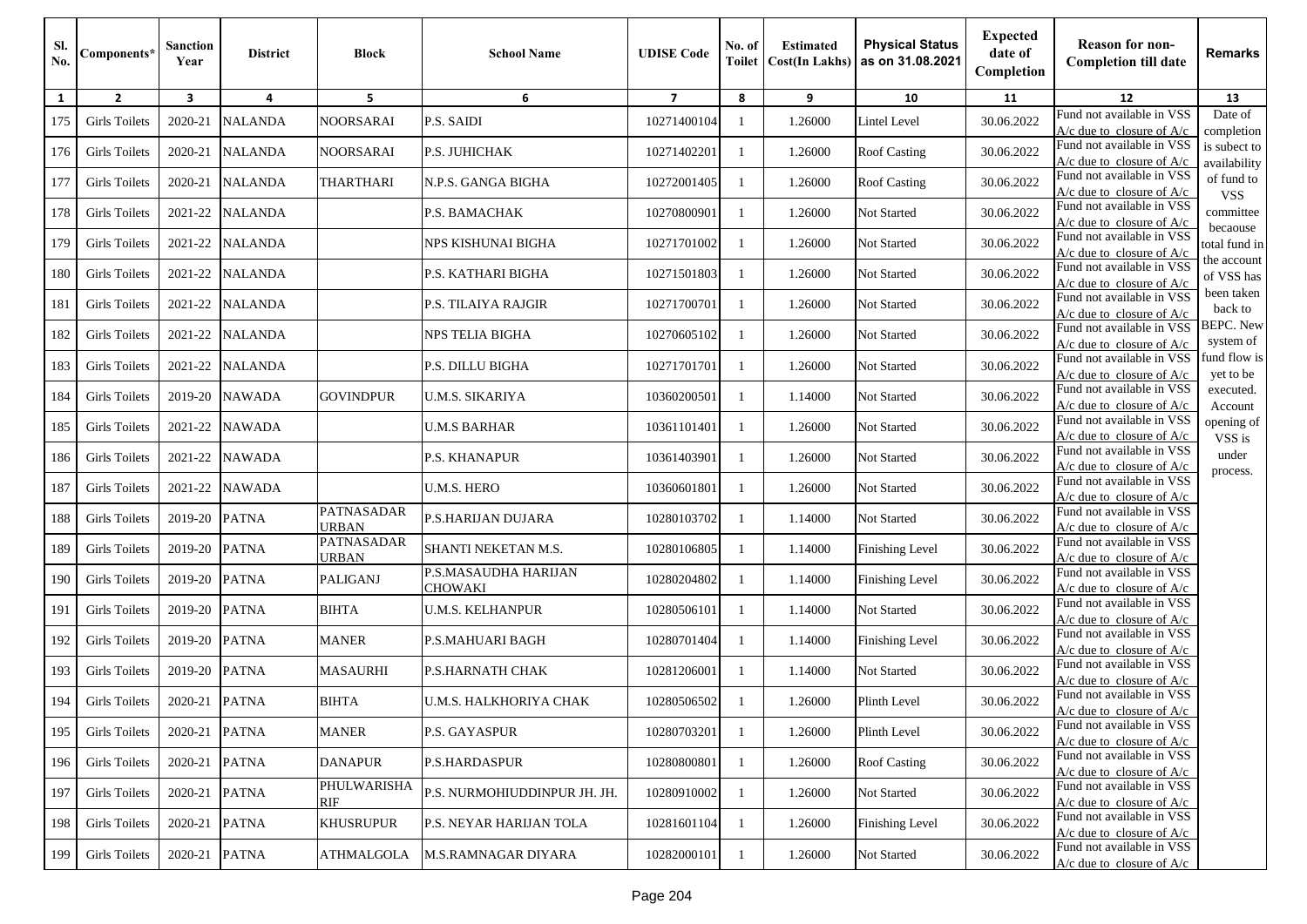| Sl.<br>No.   | Components*          | <b>Sanction</b><br>Year | <b>District</b>                  | <b>Block</b>      | <b>School Name</b>                      | <b>UDISE Code</b> | No. of<br><b>Toilet</b> | <b>Estimated</b><br><b>Cost(In Lakhs)</b> | <b>Physical Status</b><br>as on 31.08.2021 | <b>Expected</b><br>date of<br>Completion | <b>Reason for non-</b><br><b>Completion till date</b>      | <b>Remarks</b>                |
|--------------|----------------------|-------------------------|----------------------------------|-------------------|-----------------------------------------|-------------------|-------------------------|-------------------------------------------|--------------------------------------------|------------------------------------------|------------------------------------------------------------|-------------------------------|
| $\mathbf{1}$ | $\overline{2}$       | $\overline{\mathbf{3}}$ | 4                                | 5                 | 6                                       | $\overline{7}$    | 8                       | 9                                         | 10                                         | 11                                       | 12                                                         | 13                            |
| 200          | <b>Girls Toilets</b> | 2021-22                 | <b>PATNA</b>                     |                   | P.S. GOBINDPUR TOLA<br><b>PASHCHAMI</b> | 10281600110       | -1                      | 1.26000                                   | Not Started                                | 30.06.2022                               | Fund not available in VSS<br>$A/c$ due to closure of $A/c$ | Date of<br>completion         |
| 201          | Girls Toilets        | 2021-22                 | <b>PATNA</b>                     |                   | P.S. LANKA KACHHUARA JH.JH.             | 10281001101       | $\mathbf{1}$            | 1.26000                                   | Not Started                                | 30.06.2022                               | Fund not available in VSS<br>A/c due to closure of $A/c$   | is subect to<br>availability  |
| 202          | <b>Girls Toilets</b> | 2021-22                 | <b>PATNA</b>                     |                   | P.S. BARH KACHHARI                      | 10281803304       | -1                      | 1.26000                                   | Not Started                                | 30.06.2022                               | Fund not available in VSS<br>A/c due to closure of $A/c$   | of fund to<br><b>VSS</b>      |
| 203          | <b>Girls Toilets</b> | 2020-21                 | <b>PURBA</b><br><b>CHAMPARAN</b> | <b>PAHARPUR</b>   | <b>UMS KHAP TOLA</b>                    | 10021701101       | -1                      | 1.26000                                   | <b>Finishing Level</b>                     | 30.06.2022                               | Fund not available in VSS<br>$A/c$ due to closure of $A/c$ | committee                     |
| 204          | <b>Girls Toilets</b> | 2019-20                 | <b>ROHTAS</b>                    | <b>NAWHATTA</b>   | NEW P S BAJARMADWA (2006-07)            | 10320209201       | -1                      | 1.14000                                   | <b>Roof Casting</b>                        | 30.06.2022                               | Fund not available in VSS<br>A/c due to closure of A/c     | becaouse<br>total fund in     |
| 205          | <b>Girls Toilets</b> | 2019-20                 | <b>ROHTAS</b>                    | <b>DEHRI</b>      | M.S., SHANKARPUR BADIHA                 | 10321108301       | -1                      | 1.14000                                   | Not Started                                | 30.06.2022                               | Fund not available in VSS<br>A/c due to closure of A/c     | the account<br>of VSS has     |
| 206          | Girls Toilets        | 2021-22                 | <b>ROHTAS</b>                    |                   | <b>P S BISI KHURD</b>                   | 10321209001       | -1                      | 1.26000                                   | Not Started                                | 30.06.2022                               | Fund not available in VSS<br>A/c due to closure of A/c     | been taken<br>back to         |
| 207          | Girls Toilets        | 2021-22                 | <b>ROHTAS</b>                    |                   | NEW P S GOPIGANJ (2006-07)              | 10320917101       | -1                      | 1.26000                                   | Not Started                                | 30.06.2022                               | Fund not available in VSS<br>$A/c$ due to closure of $A/c$ | <b>BEPC.</b> New<br>system of |
| 208          | <b>Girls Toilets</b> | 2021-22                 | <b>ROHTAS</b>                    |                   | URDU P S MURIYAR                        | 10321506102       | -1                      | 1.26000                                   | Not Started                                | 30.06.2022                               | Fund not available in VSS<br>$A/c$ due to closure of $A/c$ | fund flow is<br>yet to be     |
| 209          | <b>Girls Toilets</b> | 2021-22                 | <b>ROHTAS</b>                    |                   | P.S.NARAURA                             | 10320501001       | -1                      | 1.26000                                   | Not Started                                | 30.06.2022                               | Fund not available in VSS<br>$A/c$ due to closure of $A/c$ | executed.<br>Account          |
| 210          | <b>Girls Toilets</b> | 2021-22                 | <b>ROHTAS</b>                    |                   | NEW P S KUBER TOLA (2006-07)            | 10320442801       | -1                      | 1.26000                                   | Not Started                                | 30.06.2022                               | Fund not available in VSS<br>$A/c$ due to closure of $A/c$ | opening of<br>VSS is          |
| 211          | <b>Girls Toilets</b> | 2020-21                 | <b>SAHARSA</b>                   | <b>MAHISHI</b>    | UGRATARA MS MAHISHI                     | 10120300102       | -1                      | 1.26000                                   | Not Started                                | 30.06.2022                               | Fund not available in VSS<br>$A/c$ due to closure of $A/c$ | under<br>process.             |
| 212          | <b>Girls Toilets</b> | 2020-21                 | <b>SAHARSA</b>                   | PATARGHAT         | <b>UMS TILATHI</b>                      | 10120601106       | -1                      | 1.26000                                   | Lintel Level                               | 30.06.2022                               | Fund not available in VSS<br>$A/c$ due to closure of $A/c$ |                               |
| 213          | Girls Toilets        | 2020-21                 | <b>SAHARSA</b>                   | <b>KAHARA</b>     | <b>MS PARVINIA</b>                      | 10120403101       | -1                      | 1.26000                                   | Not Started                                | 30.06.2022                               | Fund not available in VSS<br>$A/c$ due to closure of $A/c$ |                               |
| 214          | Girls Toilets        | 2021-22                 | <b>SAHARSA</b>                   |                   | PS RANIBAG                              | 10120804505       | -1                      | 1.26000                                   | Not Started                                | 30.06.2022                               | Fund not available in VSS<br>$A/c$ due to closure of $A/c$ |                               |
| 215          | <b>Girls Toilets</b> | 2021-22                 | <b>SAHARSA</b>                   |                   | PS BATHNAHI                             | 10121001104       | -1                      | 1.26000                                   | Not Started                                | 30.06.2022                               | Fund not available in VSS<br>$A/c$ due to closure of $A/c$ |                               |
| 216          | Girls Toilets        | 2019-20                 | <b>SAMASTIPUR</b>                | <b>SAMASTIPUR</b> | <b>P.S. URDU KEOS NIZAMAT</b>           | 10190105502       | -1                      | 1.14000                                   | <b>Finishing Level</b>                     | 30.06.2022                               | Fund not available in VSS<br>A/c due to closure of $A/c$   |                               |
| 217          | <b>Girls Toilets</b> | 2019-20                 | <b>SAMASTIPUR</b>                | WARISNAGAR        | P.S. BABUPUR YADAV TOL                  | 10190300402       | -1                      | 1.14000                                   | <b>Finishing Level</b>                     | 30.06.2022                               | Fund not available in VSS<br>$A/c$ due to closure of $A/c$ |                               |
| 218          | <b>Girls Toilets</b> | 2019-20                 | <b>SAMASTIPUR</b>                | WARISNAGAR        | <b>U.M.S. MAKSUDPUR</b>                 | 10190304001       | -1                      | 1.14000                                   | Not Started                                | 30.06.2022                               | Fund not available in VSS<br>$A/c$ due to closure of $A/c$ |                               |
| 219          | <b>Girls Toilets</b> |                         | 2019-20 SAMASTIPUR               | <b>TAJPUR</b>     | P.S. KASHAWA AHAR URDU                  | 10190404010       |                         | 1.14000                                   | Foundation                                 | 30.06.2022                               | Fund not available in VSS<br>$A/c$ due to closure of $A/c$ |                               |
| 220          | <b>Girls Toilets</b> | 2019-20                 | <b>SAMASTIPUR</b>                | <b>BIBHUTIPUR</b> | P.S.MUSALMAN TOL<br><b>SHIVNATHPUR</b>  | 10190600702       | -1                      | 1.14000                                   | Not Started                                | 30.06.2022                               | Fund not available in VSS<br>$A/c$ due to closure of $A/c$ |                               |
| 221          | <b>Girls Toilets</b> | 2019-20                 | SAMASTIPUR                       | <b>BIBHUTIPUR</b> | <b>P.S. MUSTAFAPUR-7</b>                | 10190603004       | -1                      | 1.14000                                   | Plinth Level                               | 30.06.2022                               | Fund not available in VSS<br>$A/c$ due to closure of $A/c$ |                               |
| 222          | Girls Toilets        | 2019-20                 | <b>SAMASTIPUR</b>                | <b>SINGHIA</b>    | P.S.HARIPUR HARIJAN                     | 10191202002       | -1                      | 1.14000                                   | Lintel Level                               | 30.06.2022                               | Fund not available in VSS<br>$A/c$ due to closure of $A/c$ |                               |
| 223          | <b>Girls Toilets</b> | 2019-20                 | <b>SAMASTIPUR</b>                | <b>KHANPUR</b>    | U.M.S. BALAHA BISHWANTH                 | 10191300301       | -1                      | 1.14000                                   | Lintel Level                               | 30.06.2022                               | Fund not available in VSS<br>$A/c$ due to closure of $A/c$ |                               |
| 224          | <b>Girls Toilets</b> | 2019-20                 | <b>SAMASTIPUR</b>                | <b>KHANPUR</b>    | <b>P.S.GIDAR GANJ</b>                   | 10191308501       | 1                       | 1.14000                                   | Not Started                                | 30.06.2022                               | Fund not available in VSS<br>A/c due to closure of $A/c$   |                               |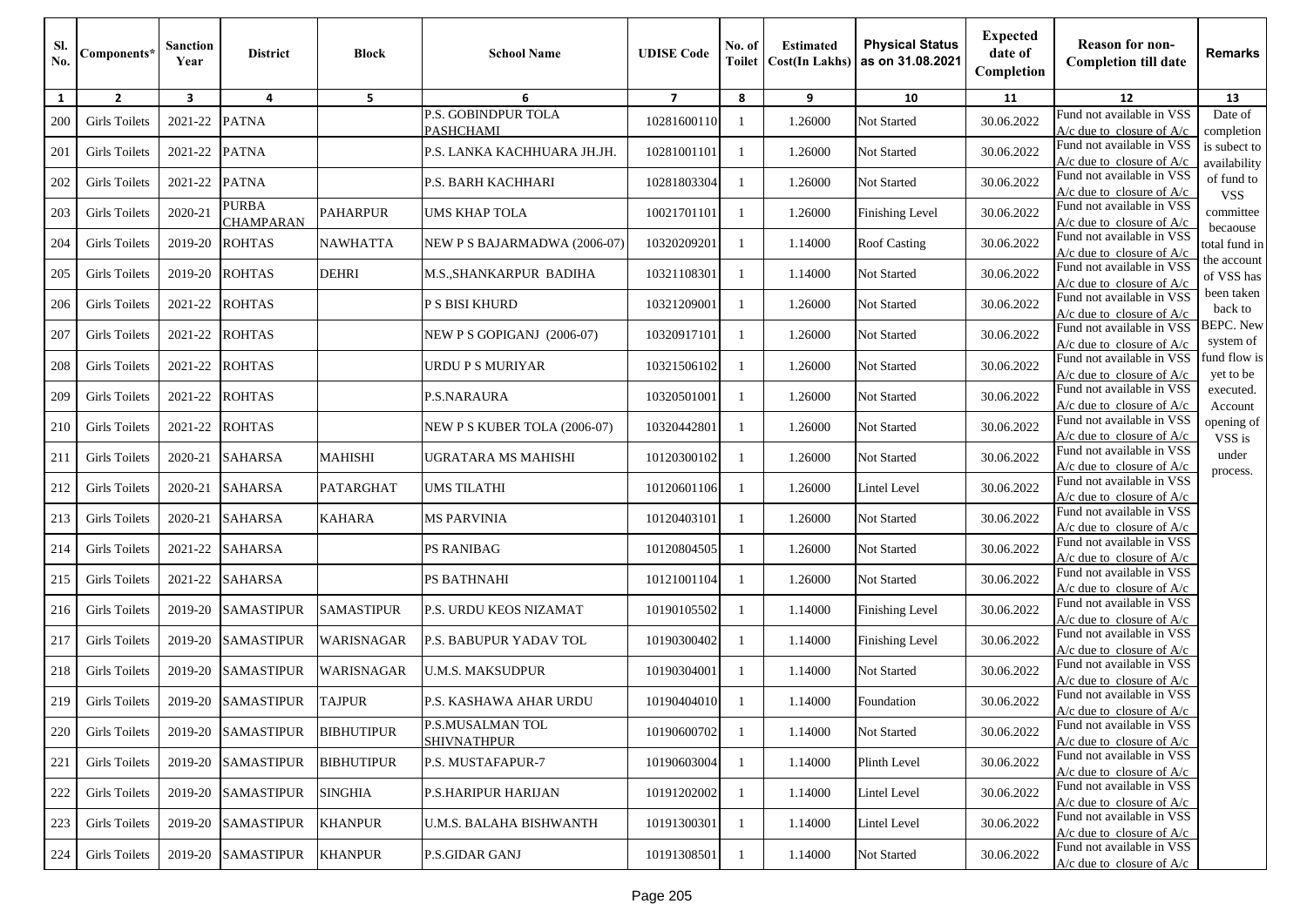| Sl.<br>No. | Components*          | <b>Sanction</b><br>Year | <b>District</b>   | <b>Block</b>      | <b>School Name</b>                                | <b>UDISE</b> Code | No. of<br>Toilet | <b>Estimated</b><br><b>Cost(In Lakhs)</b> | <b>Physical Status</b><br>as on 31.08.2021 | <b>Expected</b><br>date of<br>Completion | <b>Reason for non-</b><br><b>Completion till date</b>      | Remarks                       |
|------------|----------------------|-------------------------|-------------------|-------------------|---------------------------------------------------|-------------------|------------------|-------------------------------------------|--------------------------------------------|------------------------------------------|------------------------------------------------------------|-------------------------------|
| 1          | $\overline{2}$       | $\overline{\mathbf{3}}$ | 4                 | 5                 | 6                                                 | $\overline{7}$    | 8                | 9                                         | 10                                         | 11                                       | 12                                                         | 13                            |
| 225        | Girls Toilets        | 2019-20                 | <b>SAMASTIPUR</b> | <b>ROSERA</b>     | GOVT.P.S.GIRLS,<br><b>BAIDYANATHPUR</b>           | 10191404402       |                  | 1.14000                                   | Foundation                                 | 30.06.2022                               | Fund not available in VSS<br>$A/c$ due to closure of $A/c$ | Date of<br>completion         |
| 226        | <b>Girls Toilets</b> | 2019-20                 | <b>SAMASTIPUR</b> | <b>KALYANPUR</b>  | P.S.KOYLAKUND M.TOL-7                             | 10191908904       |                  | 1.14000                                   | Foundation                                 | 30.06.2022                               | Fund not available in VSS<br>$A/c$ due to closure of $A/c$ | is subect to<br>availability  |
| 227        | Girls Toilets        | 2019-20                 | <b>SAMASTIPUR</b> | <b>KALYANPUR</b>  | P.S. JATMALPUR DHAV KAHAR<br><b>LIOT</b>          | 10191916501       |                  | 1.14000                                   | Plinth Level                               | 30.06.2022                               | Fund not available in VSS<br>$A/c$ due to closure of $A/c$ | of fund to<br><b>VSS</b>      |
| 228        | Girls Toilets        | 2019-20                 | <b>SAMASTIPUR</b> | <b>HASANPUR</b>   | <b>P.S RAMNAGAR</b>                               | 10192004802       |                  | 1.14000                                   | Foundation                                 | 30.06.2022                               | Fund not available in VSS<br>$A/c$ due to closure of $A/c$ | committee                     |
| 229        | <b>Girls Toilets</b> | 2019-20                 | <b>SAMASTIPUR</b> | <b>HASANPUR</b>   | <b>P.S.GIRL SIRSIA</b>                            | 10192008501       |                  | 1.14000                                   | Foundation                                 | 30.06.2022                               | Fund not available in VSS<br>$A/c$ due to closure of $A/c$ | becaouse<br>total fund in     |
| 230        | <b>Girls Toilets</b> | 2020-21                 | <b>SAMASTIPUR</b> | <b>SAMASTIPUR</b> | P. S. SHAMBHUPATTI KANYA                          | 10190109001       |                  | 1.26000                                   | <b>Roof Casting</b>                        | 30.06.2022                               | Fund not available in VSS<br>A/c due to closure of A/c     | the account<br>of VSS has     |
| 231        | <b>Girls Toilets</b> | 2020-21                 | <b>SAMASTIPUR</b> | <b>TAJPUR</b>     | <b>U.M.S BHEROKHRA GRILS</b><br>(URDU)            | 10190401101       |                  | 1.26000                                   | <b>Finishing Level</b>                     | 30.06.2022                               | Fund not available in VSS<br>$A/c$ due to closure of $A/c$ | been taken<br>back to         |
| 232        | Girls Toilets        | 2020-21                 | <b>SAMASTIPUR</b> | <b>TAJPUR</b>     | P.S MUSHARTOL WARD 1<br><b>MANPURA</b>            | 10190404702       |                  | 1.26000                                   | <b>Roof Casting</b>                        | 30.06.2022                               | Fund not available in VSS<br>A/c due to closure of A/c     | <b>BEPC.</b> New<br>system of |
| 233        | <b>Girls Toilets</b> | 2020-21                 | <b>SAMASTIPUR</b> | SARAIRANJAN       | <b>P.S. GANGAPUR</b>                              | 10191102604       | -1               | 1.26000                                   | Not Started                                | 30.06.2022                               | Fund not available in VSS<br>A/c due to closure of $A/c$   | fund flow is<br>yet to be     |
| 234        | <b>Girls Toilets</b> | 2020-21                 | <b>SAMASTIPUR</b> | <b>ROSERA</b>     | <b>P.S MURLI</b>                                  | 10191402801       |                  | 1.26000                                   | <b>Roof Casting</b>                        | 30.06.2022                               | Fund not available in VSS<br>$A/c$ due to closure of $A/c$ | executed.<br>Account          |
| 235        | Girls Toilets        | 2020-21                 | <b>SAMASTIPUR</b> | <b>ROSERA</b>     | <b>P.S LOHIYANAGAR</b>                            | 10191402805       |                  | 1.26000                                   | <b>Roof Casting</b>                        | 30.06.2022                               | Fund not available in VSS<br>$A/c$ due to closure of $A/c$ | opening of<br>VSS is          |
| 236        | <b>Girls Toilets</b> | 2020-21                 | <b>SAMASTIPUR</b> | <b>ROSERA</b>     | <b>U.M.S. MARRAJIV</b>                            | 10191402906       |                  | 1.26000                                   | Foundation                                 | 30.06.2022                               | Fund not available in VSS<br>$A/c$ due to closure of $A/c$ | under<br>process.             |
| 237        | <b>Girls Toilets</b> | 2021-22                 | <b>SAMASTIPUR</b> |                   | P.S.GAUSPUR SARSAUNA W-6<br><b>MUSAHAR TOLA</b>   | 10190403703       |                  | 1.26000                                   | Not Started                                | 30.06.2022                               | Fund not available in VSS<br>$A/c$ due to closure of $A/c$ |                               |
| 238        | <b>Girls Toilets</b> | 2021-22                 | <b>SAMASTIPUR</b> |                   | P.S. MOHIUDDIN NAGAR                              | 10190903604       |                  | 1.26000                                   | Not Started                                | 30.06.2022                               | Fund not available in VSS<br>$A/c$ due to closure of $A/c$ |                               |
| 239        | Girls Toilets        | 2021-22                 | <b>SAMASTIPUR</b> |                   | <b>P.S. SHAHPUR BAGHAUNI</b><br><b>TATMA TOLA</b> | 10190406207       |                  | 1.26000                                   | Not Started                                | 30.06.2022                               | Fund not available in VSS<br>$A/c$ due to closure of $A/c$ |                               |
| 240        | <b>Girls Toilets</b> | 2021-22                 | <b>SAMASTIPUR</b> |                   | <b>P.S. RAJKHAND</b>                              | 10190405501       |                  | 1.26000                                   | Not Started                                | 30.06.2022                               | Fund not available in VSS<br>$A/c$ due to closure of $A/c$ |                               |
| 241        | <b>Girls Toilets</b> | 2021-22                 | <b>SAMASTIPUR</b> |                   | N.P.S. RAGHUNATHPUR<br><b>MUSAHARTOL W-1</b>      | 10190301804       |                  | 1.26000                                   | Not Started                                | 30.06.2022                               | Fund not available in VSS<br>$A/c$ due to closure of $A/c$ |                               |
| 242        | Girls Toilets        | 2021-22                 | <b>SAMASTIPUR</b> |                   | <b>P.S SAHPUR BAGHAUNI GIRL</b><br><b>EAST</b>    | 10190406202       |                  | 1.26000                                   | Not Started                                | 30.06.2022                               | Fund not available in VSS<br>$A/c$ due to closure of $A/c$ |                               |
| 243        | <b>Girls Toilets</b> | 2021-22                 | <b>SAMASTIPUR</b> |                   | <b>P.S. BAZITPUR</b>                              | 10191101104       |                  | 1.26000                                   | Not Started                                | 30.06.2022                               | Fund not available in VSS<br>$A/c$ due to closure of $A/c$ |                               |
| 244        | <b>Girls Toilets</b> | 2021-22                 | <b>SAMASTIPUR</b> |                   | P.S SARWARGANJ KOTHIYA                            | 10190404204       |                  | 1.26000                                   | Not Started                                | 30.06.2022                               | Fund not available in VSS<br>$A/c$ due to closure of $A/c$ |                               |
| 245        | <b>Girls Toilets</b> | 2019-20                 | <b>SARAN</b>      | <b>MANJHI</b>     | <b>UMS NARAWAN</b>                                | 10171201201       |                  | 1.14000                                   | Not Started                                | 30.06.2022                               | Fund not available in VSS<br>$A/c$ due to closure of $A/c$ |                               |
| 246        | <b>Girls Toilets</b> | 2019-20                 | <b>SARAN</b>      | <b>MANJHI</b>     | <b>PS GABARAHI URDU</b>                           | 10171202403       |                  | 1.14000                                   | Foundation                                 | 30.06.2022                               | Fund not available in VSS<br>$A/c$ due to closure of $A/c$ |                               |
| 247        | <b>Girls Toilets</b> | 2019-20                 | <b>SARAN</b>      | <b>MANJHI</b>     | UMS BHABHAULI                                     | 10171204401       | -1               | 1.14000                                   | Lintel Level                               | 30.06.2022                               | Fund not available in VSS<br>$A/c$ due to closure of $A/c$ |                               |
| 248        | <b>Girls Toilets</b> | 2019-20                 | <b>SARAN</b>      | <b>MANJHI</b>     | PS DHARAMPURA KANYA                               | 10171210502       |                  | 1.14000                                   | Plinth Level                               | 30.06.2022                               | Fund not available in VSS<br>$A/c$ due to closure of $A/c$ |                               |
| 249        | <b>Girls Toilets</b> | 2019-20                 | <b>SARAN</b>      | NAGRA             | PS MAYATOLA                                       | 10171503204       |                  | 1.14000                                   | Not Started                                | 30.06.2022                               | Fund not available in VSS<br>A/c due to closure of $A/c$   |                               |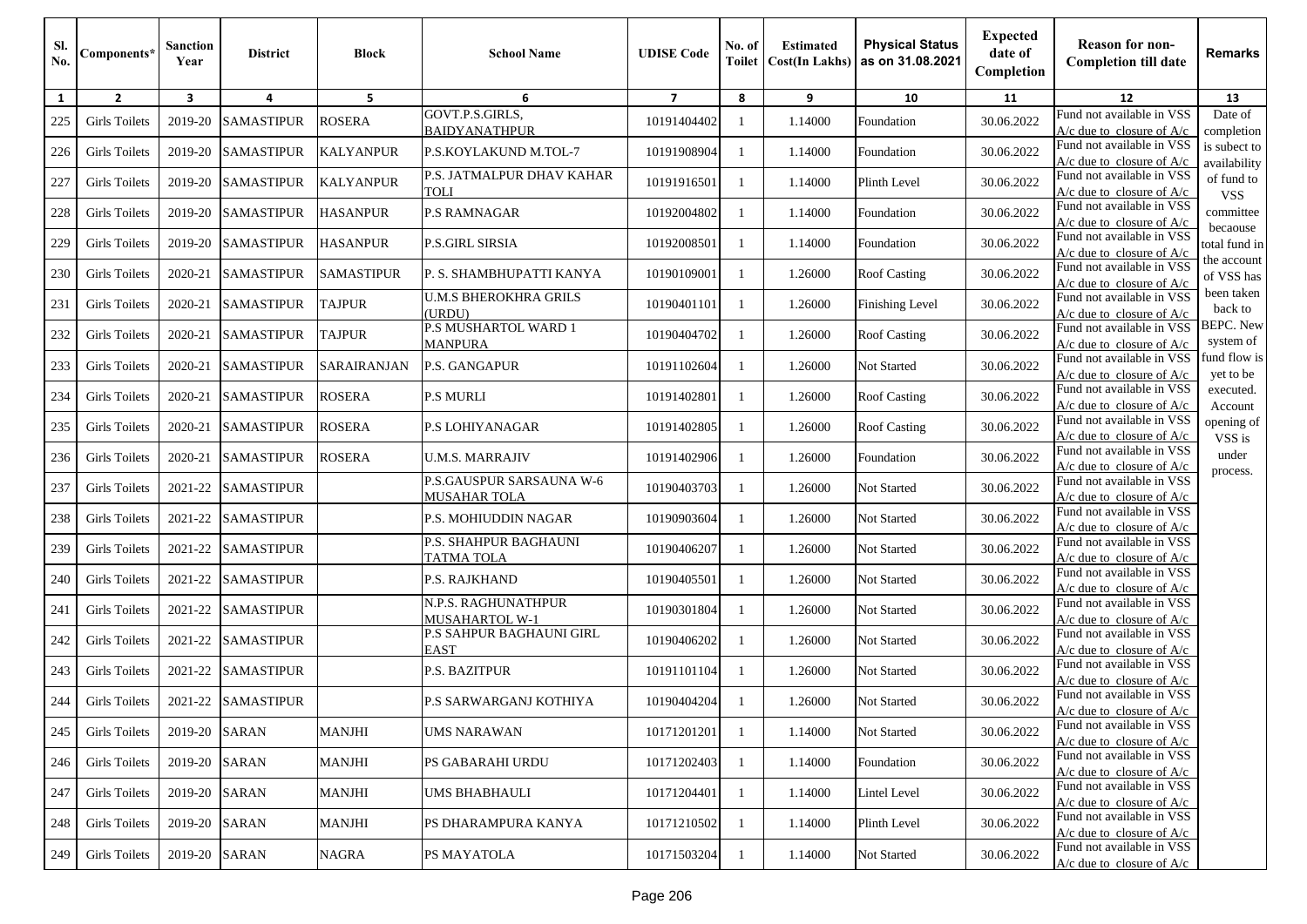| Sl.<br>No.   | Components*          | <b>Sanction</b><br>Year | <b>District</b>   | <b>Block</b>      | <b>School Name</b>                     | <b>UDISE Code</b> | No. of<br><b>Toilet</b> | <b>Estimated</b><br><b>Cost(In Lakhs)</b> | <b>Physical Status</b><br>as on 31.08.2021 | <b>Expected</b><br>date of<br>Completion | <b>Reason for non-</b><br><b>Completion till date</b>      | <b>Remarks</b>              |
|--------------|----------------------|-------------------------|-------------------|-------------------|----------------------------------------|-------------------|-------------------------|-------------------------------------------|--------------------------------------------|------------------------------------------|------------------------------------------------------------|-----------------------------|
| $\mathbf{1}$ | $\overline{2}$       | $\overline{\mathbf{3}}$ | 4                 | 5                 | 6                                      | $\overline{7}$    | 8                       | 9                                         | 10                                         | 11                                       | 12                                                         | 13                          |
| 250          | Girls Toilets        | 2020-21                 | <b>SARAN</b>      |                   | CHAPRA SADAR PS DHARAMPURA KANYA       | 10170305802       | -1                      | 1.26000                                   | <b>Roof Casting</b>                        | 30.06.2022                               | Fund not available in VSS                                  | Date of                     |
|              |                      |                         |                   |                   |                                        |                   |                         |                                           |                                            |                                          | $A/c$ due to closure of $A/c$<br>Fund not available in VSS | completion<br>is subect to  |
| 251          | <b>Girls Toilets</b> | 2020-21                 | <b>SARAN</b>      | <b>DIGHWARA</b>   | PS KARMWARIPATTI AMI                   | 10170500401       | -1                      | 1.26000                                   | Foundation                                 | 30.06.2022                               | $A/c$ due to closure of $A/c$                              | availability                |
| 252          | <b>Girls Toilets</b> | 2020-21                 | <b>SARAN</b>      | <b>DIGHWARA</b>   | <b>PS PAKWALIA</b>                     | 10170500801       | -1                      | 1.26000                                   | Foundation                                 | 30.06.2022                               | Fund not available in VSS<br>$A/c$ due to closure of $A/c$ | of fund to<br><b>VSS</b>    |
| 253          | <b>Girls Toilets</b> | 2020-21                 | <b>SARAN</b>      | <b>ISHUAPUR</b>   | PS GUNRAJPUR                           | 10170801701       |                         | 1.26000                                   | Foundation                                 | 30.06.2022                               | Fund not available in VSS<br>$A/c$ due to closure of $A/c$ | committee                   |
| 254          | <b>Girls Toilets</b> | 2020-21                 | <b>SARAN</b>      | <b>MAKER</b>      | NPS BAGHAKOL BICHALA TOLA              | 10171100503       | -1                      | 1.26000                                   | Foundation                                 | 30.06.2022                               | Fund not available in VSS                                  | becaouse<br>total fund in   |
|              |                      |                         |                   |                   |                                        |                   |                         |                                           |                                            |                                          | A/c due to closure of A/c<br>Fund not available in VSS     | the account                 |
| 255          | <b>Girls Toilets</b> | 2020-21                 | <b>SARAN</b>      | <b>MAKER</b>      | NPS FULWARIA SC TOLA                   | 10171101003       | -1                      | 1.26000                                   | Finishing Level                            | 30.06.2022                               | A/c due to closure of A/c                                  | of VSS has                  |
| 256          | <b>Girls Toilets</b> | 2020-21                 | <b>SARAN</b>      | <b>MANJHI</b>     | <b>NPS LAXIMIPUR</b>                   | 10171208203       | -1                      | 1.26000                                   | Foundation                                 | 30.06.2022                               | Fund not available in VSS                                  | been taken                  |
|              |                      |                         |                   |                   |                                        |                   |                         |                                           |                                            |                                          | A/c due to closure of $A/c$                                | back to<br><b>BEPC.</b> New |
| 257          | <b>Girls Toilets</b> | 2020-21                 | <b>SARAN</b>      | <b>MANJHI</b>     | <b>PS SONIA</b>                        | 10171210901       | -1                      | 1.26000                                   | Foundation                                 | 30.06.2022                               | Fund not available in VSS<br>$A/c$ due to closure of $A/c$ | system of                   |
| 258          | <b>Girls Toilets</b> | 2020-21                 | <b>SARAN</b>      | <b>MANJHI</b>     | NPS JAITAHR TIWARITOLA                 | 10171211802       | -1                      | 1.26000                                   | <b>Roof Casting</b>                        | 30.06.2022                               | Fund not available in VSS                                  | fund flow is                |
|              |                      |                         |                   |                   |                                        |                   |                         |                                           |                                            |                                          | $A/c$ due to closure of $A/c$                              | yet to be                   |
| 259          | <b>Girls Toilets</b> | 2020-21                 | <b>SARAN</b>      | <b>NAGRA</b>      | NPS DHUP NAGAR (MUSHAR)<br><b>LIOT</b> | 10171501002       | -1                      | 1.26000                                   | Foundation                                 | 30.06.2022                               | Fund not available in VSS<br>$A/c$ due to closure of $A/c$ | executed.<br>Account        |
| 260          | Girls Toilets        | 2020-21                 | <b>SHEIKHPURA</b> | <b>CHEWARA</b>    | P. S. KAMALGARH                        | 10261602701       | 1                       | 1.26000                                   | <b>Finishing Level</b>                     | 30.06.2022                               | Fund not available in VSS<br>$A/c$ due to closure of $A/c$ | opening of<br>VSS is        |
| 261          | <b>Girls Toilets</b> | 2020-21                 | <b>SHEIKHPURA</b> | <b>SHEIKHPURA</b> | U.M.S. MANIAUDI                        | 10262705401       | -1                      | 1.26000                                   | Finishing Level                            | 30.06.2022                               | Fund not available in VSS<br>$A/c$ due to closure of $A/c$ | under                       |
| 262          | <b>Girls Toilets</b> | 2021-22                 | <b>SHEIKHPURA</b> |                   | N.P.S MARPSONA                         | 10262700905       |                         | 1.26000                                   | Not Started                                | 30.06.2022                               | Fund not available in VSS                                  | process.                    |
|              |                      |                         |                   |                   |                                        |                   | -1                      |                                           |                                            |                                          | $A/c$ due to closure of $A/c$                              |                             |
| 263          | Girls Toilets        | 2021-22                 | <b>SHEIKHPURA</b> |                   | P.S. BELDARI                           | 10262705101       | -1                      | 1.26000                                   | Not Started                                | 30.06.2022                               | Fund not available in VSS<br>$A/c$ due to closure of $A/c$ |                             |
| 264          | Girls Toilets        | 2021-22                 | <b>SHEIKHPURA</b> |                   | P. S. BHIKHANI                         | 10261601602       | -1                      | 1.26000                                   | Not Started                                | 30.06.2022                               | Fund not available in VSS                                  |                             |
|              |                      |                         |                   |                   |                                        |                   |                         |                                           |                                            |                                          | $A/c$ due to closure of $A/c$<br>Fund not available in VSS |                             |
| 265          | <b>Girls Toilets</b> | 2019-20                 | <b>SITAMARHI</b>  | <b>DUMRA</b>      | M.S. BANCHAURI URDU                    | 10040602401       |                         | 1.14000                                   | Finishing Level                            | 30.06.2022                               | A/c due to closure of $A/c$                                |                             |
| 266          | Girls Toilets        | 2019-20                 | <b>SITAMARHI</b>  | <b>BAIRGANIA</b>  | <b>M.S. JORIAHI</b>                    | 10040801201       | -1                      | 1.14000                                   | Not Started                                | 30.06.2022                               | Fund not available in VSS<br>A/c due to closure of $A/c$   |                             |
| 267          | <b>Girls Toilets</b> | 2019-20                 | <b>SITAMARHI</b>  | <b>BAIRGANIA</b>  | P.S. BAHIRI GOT                        | 10040802005       | -1                      | 1.14000                                   | Foundation                                 | 30.06.2022                               | Fund not available in VSS<br>$A/c$ due to closure of $A/c$ |                             |
| 268          | <b>Girls Toilets</b> | 2019-20                 | <b>SITAMARHI</b>  | <b>BAIRGANIA</b>  | P.S. HARIZAN TOL BAIRGANIA             | 10040802905       | -1                      | 1.14000                                   | Foundation                                 | 30.06.2022                               | Fund not available in VSS<br>$A/c$ due to closure of $A/c$ |                             |
|              |                      |                         |                   |                   |                                        |                   |                         |                                           |                                            |                                          | Fund not available in VSS                                  |                             |
| 269          | <b>Girls Toilets</b> | 2019-20                 | <b>SITAMARHI</b>  | <b>BATHNAHA</b>   | P.S. MAHUAWA MOTNAJE TOL               | 10041001403       |                         | 1.14000                                   | Foundation                                 | 30.06.2022                               | $A/c$ due to closure of $A/c$                              |                             |
| 270          | <b>Girls Toilets</b> | 2019-20                 | <b>SITAMARHI</b>  | <b>BATHNAHA</b>   | P.S. NARHA DAKSHIN TOL NEW             | 10041002503       | -1                      | 1.14000                                   | Foundation                                 | 30.06.2022                               | Fund not available in VSS<br>$A/c$ due to closure of $A/c$ |                             |
|              |                      |                         |                   |                   |                                        |                   |                         |                                           |                                            |                                          | Fund not available in VSS                                  |                             |
| 271          | <b>Girls Toilets</b> | 2019-20                 | <b>SITAMARHI</b>  | <b>SONBARSA</b>   | <b>P.S. KHAIRA TOLA</b>                | 10041105505       | -1                      | 1.14000                                   | Not Started                                | 30.06.2022                               | A/c due to closure of A/c                                  |                             |
| 272          | <b>Girls Toilets</b> | 2019-20                 | <b>SITAMARHI</b>  | <b>PARIHAR</b>    | P.S CHANDI RAJWARA(PASWAN<br>TOL)      | 10041200703       | -1                      | 1.14000                                   | <b>Finishing Level</b>                     | 30.06.2022                               | Fund not available in VSS<br>$A/c$ due to closure of $A/c$ |                             |
| 273          | <b>Girls Toilets</b> | 2019-20                 | <b>SITAMARHI</b>  | <b>PARIHAR</b>    | P.S. CHAGENMA                          | 10041201401       | -1                      | 1.14000                                   | Not Started                                | 30.06.2022                               | Fund not available in VSS                                  |                             |
|              |                      |                         |                   |                   |                                        |                   |                         |                                           |                                            |                                          | $A/c$ due to closure of $A/c$                              |                             |
| 274          | <b>Girls Toilets</b> | 2019-20                 | <b>SITAMARHI</b>  | <b>PARIHAR</b>    | P.S. MOHANPUR TOLA NEW                 | 10041204502       | 1                       | 1.14000                                   | <b>Roof Casting</b>                        | 30.06.2022                               | Fund not available in VSS<br>A/c due to closure of $A/c$   |                             |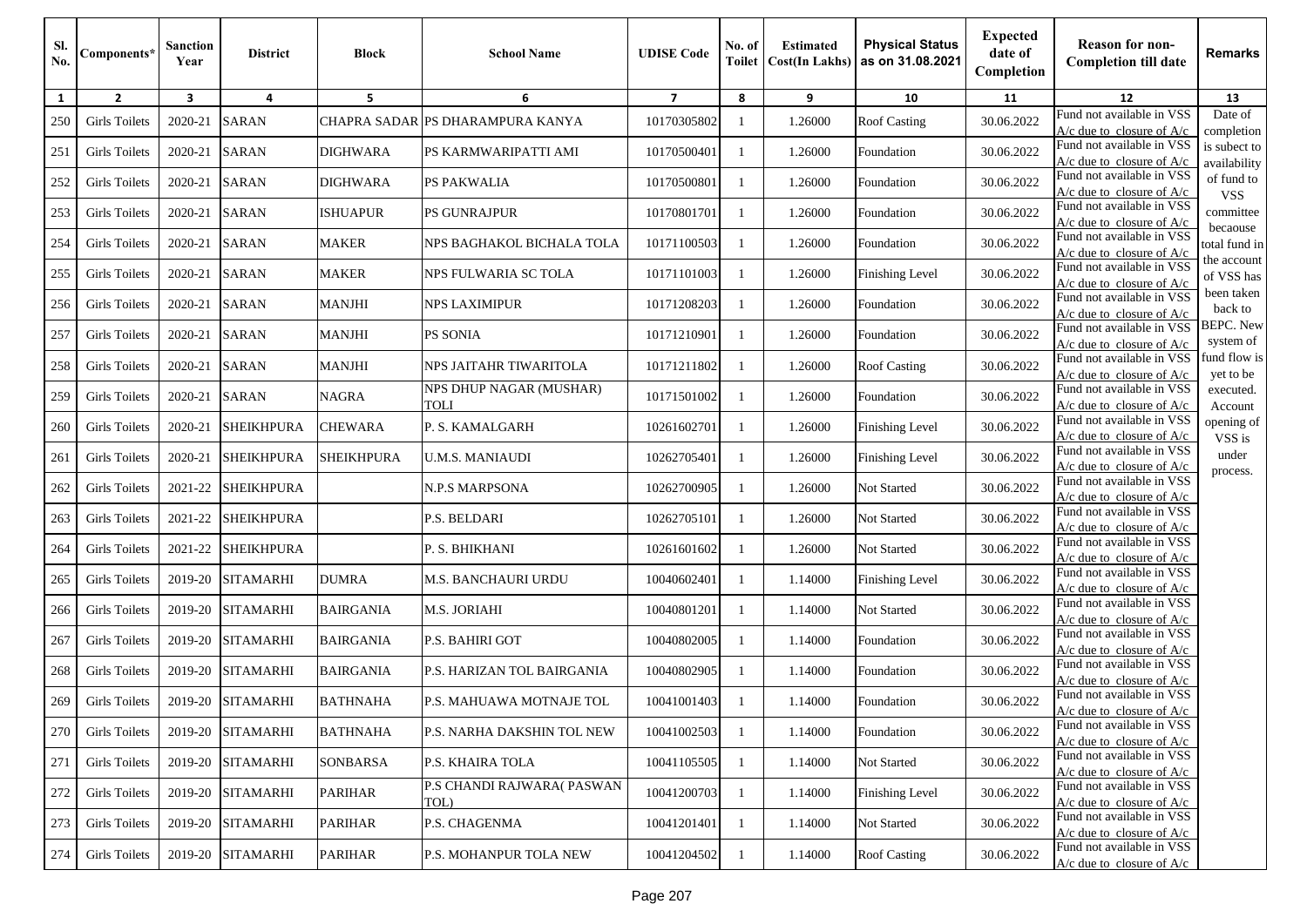| SI.<br>No. | Components*          | <b>Sanction</b><br>Year | <b>District</b>  | <b>Block</b>     | <b>School Name</b>            | <b>UDISE</b> Code | No. of<br>Toilet | <b>Estimated</b><br><b>Cost(In Lakhs)</b> | <b>Physical Status</b><br>as on 31.08.2021 | <b>Expected</b><br>date of<br>Completion | <b>Reason for non-</b><br><b>Completion till date</b>      | <b>Remarks</b>                |
|------------|----------------------|-------------------------|------------------|------------------|-------------------------------|-------------------|------------------|-------------------------------------------|--------------------------------------------|------------------------------------------|------------------------------------------------------------|-------------------------------|
| 1          | $\overline{2}$       | 3                       | 4                | 5                | 6                             | $\overline{7}$    | 8                | 9                                         | 10                                         | 11                                       | 12                                                         | 13                            |
| 275        | <b>Girls Toilets</b> | 2019-20                 | <b>SITAMARHI</b> | <b>NANPUR</b>    | <b>P.S. HANUMAN NAHAR NEW</b> | 10041602902       | -1               | 1.14000                                   | <b>Finishing Level</b>                     | 30.06.2022                               | Fund not available in VSS<br>$A/c$ due to closure of $A/c$ | Date of<br>completion         |
| 276        | <b>Girls Toilets</b> | 2019-20                 | <b>SITAMARHI</b> | <b>NANPUR</b>    | P.S. JAGDISHPUR BHADIAN NEW   | 10041604302       | -1               | 1.14000                                   | <b>Roof Casting</b>                        | 30.06.2022                               | Fund not available in VSS<br>A/c due to closure of $A/c$   | is subect to<br>availability  |
| 277        | Girls Toilets        | 2019-20                 | <b>SITAMARHI</b> | <b>CHORAUT</b>   | P.S. LAKSHMI PUR TOL BEHATA   | 10041901107       | -1               | 1.14000                                   | <b>Finishing Level</b>                     | 30.06.2022                               | Fund not available in VSS<br>$A/c$ due to closure of $A/c$ | of fund to<br><b>VSS</b>      |
| 278        | <b>Girls Toilets</b> | 2019-20                 | <b>SITAMARHI</b> | <b>BOKHRA</b>    | P.S. DASAI TOL (SAMAR)        | 10042001402       | -1               | 1.14000                                   | <b>Roof Casting</b>                        | 30.06.2022                               | Fund not available in VSS<br>$A/c$ due to closure of $A/c$ | committee                     |
| 279        | <b>Girls Toilets</b> | 2019-20                 | <b>SITAMARHI</b> | <b>SUPPI</b>     | P.S. AKHTA KANYA              | 10042100901       | -1               | 1.14000                                   | <b>Roof Casting</b>                        | 30.06.2022                               | Fund not available in VSS<br>A/c due to closure of A/c     | becaouse<br>total fund in     |
| 280        | <b>Girls Toilets</b> | 2020-21                 | <b>SITAMARHI</b> | <b>DUMRA</b>     | M.S. HARI CHAPRA              | 10040608401       |                  | 1.26000                                   | Not Started                                | 30.06.2022                               | Fund not available in VSS<br>A/c due to closure of A/c     | the account<br>of VSS has     |
| 281        | <b>Girls Toilets</b> | 2021-22                 | <b>SITAMARHI</b> |                  | M.S. KHOPI                    | 10040401501       | -1               | 1.26000                                   | Not Started                                | 30.06.2022                               | Fund not available in VSS<br>A/c due to closure of $A/c$   | been taken<br>back to         |
| 282        | <b>Girls Toilets</b> | 2021-22                 | <b>SITAMARHI</b> |                  | P.S. BUDHANAGAR MUSHAR TOL    | 10042002104       | -1               | 1.26000                                   | Not Started                                | 30.06.2022                               | Fund not available in VSS<br>$A/c$ due to closure of $A/c$ | <b>BEPC.</b> New<br>system of |
| 283        | <b>Girls Toilets</b> | 2021-22                 | <b>SITAMARHI</b> |                  | P.S. KODARGARHA               | 10041503201       | -1               | 1.26000                                   | Not Started                                | 30.06.2022                               | Fund not available in VSS<br>A/c due to closure of A/c     | fund flow is<br>yet to be     |
| 284        | <b>Girls Toilets</b> | 2021-22                 | <b>SITAMARHI</b> |                  | <b>P.S. KUNAIA</b>            | 10041200105       | -1               | 1.26000                                   | Not Started                                | 30.06.2022                               | Fund not available in VSS<br>$A/c$ due to closure of $A/c$ | executed.<br>Account          |
| 285        | Girls Toilets        | 2021-22                 | <b>SITAMARHI</b> |                  | P.S. MASHA ALAM               | 10040800301       |                  | 1.26000                                   | Not Started                                | 30.06.2022                               | Fund not available in VSS<br>$A/c$ due to closure of $A/c$ | opening of<br>VSS is          |
| 286        | <b>Girls Toilets</b> | 2021-22                 | <b>SITAMARHI</b> |                  | P.S. BHIM TOL SATERH          | 10042001601       | -1               | 1.26000                                   | Not Started                                | 30.06.2022                               | Fund not available in VSS<br>A/c due to closure of A/c     | under<br>process.             |
| 287        | <b>Girls Toilets</b> | 2021-22                 | <b>SIWAN</b>     |                  | U.M.S BHATWALIYA              | 10161201101       | -1               | 1.26000                                   | Not Started                                | 30.06.2022                               | Fund not available in VSS<br>$A/c$ due to closure of $A/c$ |                               |
| 288        | <b>Girls Toilets</b> | 2021-22                 | <b>SIWAN</b>     |                  | P. S. DIHIYA                  | 10161208901       | -1               | 1.26000                                   | Not Started                                | 30.06.2022                               | Fund not available in VSS<br>$A/c$ due to closure of $A/c$ |                               |
| 289        | <b>Girls Toilets</b> | 2021-22                 | <b>SIWAN</b>     |                  | <b>U.M.S. JATAUR</b>          | 10160804901       | -1               | 1.26000                                   | Not Started                                | 30.06.2022                               | Fund not available in VSS<br>$A/c$ due to closure of $A/c$ |                               |
| 290        | <b>Girls Toilets</b> | 2021-22                 | <b>SIWAN</b>     |                  | P.S. KANDHWARA                | 10160908301       | -1               | 1.26000                                   | Not Started                                | 30.06.2022                               | Fund not available in VSS<br>$A/c$ due to closure of $A/c$ |                               |
| 291        | <b>Girls Toilets</b> | 2021-22                 | <b>SIWAN</b>     |                  | N.P.S WEST TARWA KHURD        | 10160805802       |                  | 1.26000                                   | Not Started                                | 30.06.2022                               | Fund not available in VSS<br>$A/c$ due to closure of $A/c$ |                               |
| 292        | <b>Girls Toilets</b> | 2021-22                 | <b>SIWAN</b>     |                  | <b>N.P.S TEKANIY</b>          | 10160802301       | $\mathbf{1}$     | 1.26000                                   | <b>Not Started</b>                         | 30.06.2022                               | Fund not available in VSS<br>$A/c$ due to closure of $A/c$ |                               |
| 293        | <b>Girls Toilets</b> | 2020-21                 | <b>SUPAUL</b>    | <b>KISHANPUR</b> | P/S CHAUHATTA WEST            | 10060303103       | -1               | 1.26000                                   | Plinth Level                               | 30.06.2022                               | Fund not available in VSS<br>$A/c$ due to closure of $A/c$ |                               |
| 294        | <b>Girls Toilets</b> | 2020-21                 | <b>SUPAUL</b>    | <b>KISHANPUR</b> | N/P/S NAVTOLI MEHSHIMAR       | 10060303604       |                  | 1.26000                                   | Plinth Level                               | 30.06.2022                               | Fund not available in VSS<br>$A/c$ due to closure of $A/c$ |                               |
| 295        | <b>Girls Toilets</b> | 2020-21                 | <b>SUPAUL</b>    | <b>KISHANPUR</b> | M/S ANDAULI                   | 10060303901       | 1                | 1.26000                                   | Not Started                                | 30.06.2022                               | Fund not available in VSS<br>$A/c$ due to closure of $A/c$ |                               |
| 296        | <b>Girls Toilets</b> | 2021-22                 | <b>SUPAUL</b>    |                  | U/M/S GAJHARA                 | 10060401603       | -1               | 1.26000                                   | Not Started                                | 30.06.2022                               | Fund not available in VSS<br>$A/c$ due to closure of $A/c$ |                               |
| 297        | <b>Girls Toilets</b> | 2021-22                 | <b>SUPAUL</b>    |                  | UMS MACHAHA NORTH             | 10061102204       | -1               | 1.26000                                   | Not Started                                | 30.06.2022                               | Fund not available in VSS<br>$A/c$ due to closure of $A/c$ |                               |
| 298        | <b>Girls Toilets</b> | 2021-22                 | <b>SUPAUL</b>    |                  | <b>U/M/S GWALPARA</b>         | 10060205501       | -1               | 1.26000                                   | Not Started                                | 30.06.2022                               | Fund not available in VSS<br>A/c due to closure of $A/c$   |                               |
| 299        | <b>Girls Toilets</b> | 2021-22                 | <b>SUPAUL</b>    |                  | URDU P/S GHIWAK               | 10061000103       | -1               | 1.26000                                   | Not Started                                | 30.06.2022                               | Fund not available in VSS<br>$A/c$ due to closure of $A/c$ |                               |